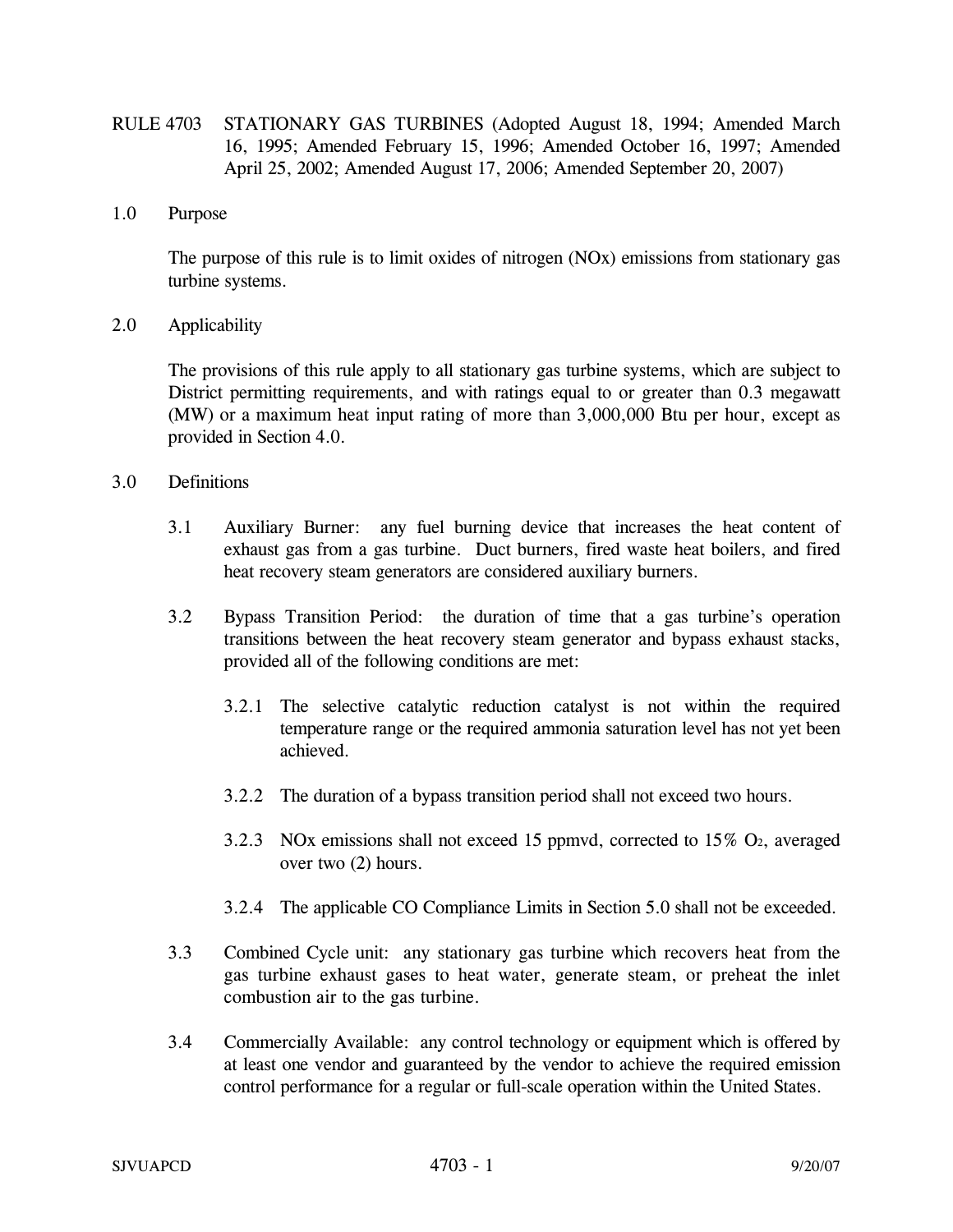- 3.5 Compliance Limit: maximum allowable oxides of nitrogen (NOx) or carbon monoxide (CO) emission levels.
- 3.6 Control System Operating Parameters: operating parameters that the APCO deems necessary to analyze when determining compliance, such as ammonia and exhaust gas flow rates and exhaust gas temperature for selective catalytic reduction; or humidity, water injection rate, exhaust gas flow rate and temperature for water injection.
- 3.7 Dry Low-NOx Combustion Technology (DLN): any turbine combustor design which uses multiple staging, air/fuel premixing or other modifications to achieve lower levels of NOx emissions as compared to conventional combustors.
- 3.8 Emergency Standby Unit: a stationary gas turbine system that is limited by permit condition to be operated only as a mechanical or electrical power source for a facility when the primary power source for a facility has been rendered inoperable due to failure beyond the reasonable control of the operator, except due to power interruption pursuant to an interruptible power supply agreement. Electricity generated by such a unit cannot be sold.
- 3.9 Gas Turbine: an internal combustion engine consisting of a compressor, a combustor, and a power turbine, that is gas and/or liquid fueled, with or without power augmentation. Two or more gas turbines powering one shaft shall be treated as one gas turbine.
- 3.10 Gas Fuel: any of the following fuels or fuels containing any of the following fuels: natural gas, LPG, propane, digester gas, and landfill gas.
- 3.11 HHV: higher heating value of fuel.
- 3.12 LHV: lower heating value of fuel.
- 3.13 Liquid Fuel: any of the following fuels: kerosene, jet fuel, and distillate fuel oils. Sulfur content of the fuel oil shall be less than 0.05 percent, by weight.
- 3.14 Major Overhaul: taking a stationary gas turbine out of service to replace or repair major components of the turbine. Major overhaul does not include taking a stationary gas turbine out of service exclusively to install emission control equipment.
- 3.15 Measured CO Emissions Concentration: measured carbon monoxide emissions corrected to 15 percent oxygen on a dry basis, ppm.
- 3.16 Measured NOx Emissions Concentration: measured oxides of nitrogen emissions corrected to 15 percent oxygen on a dry basis, ppm.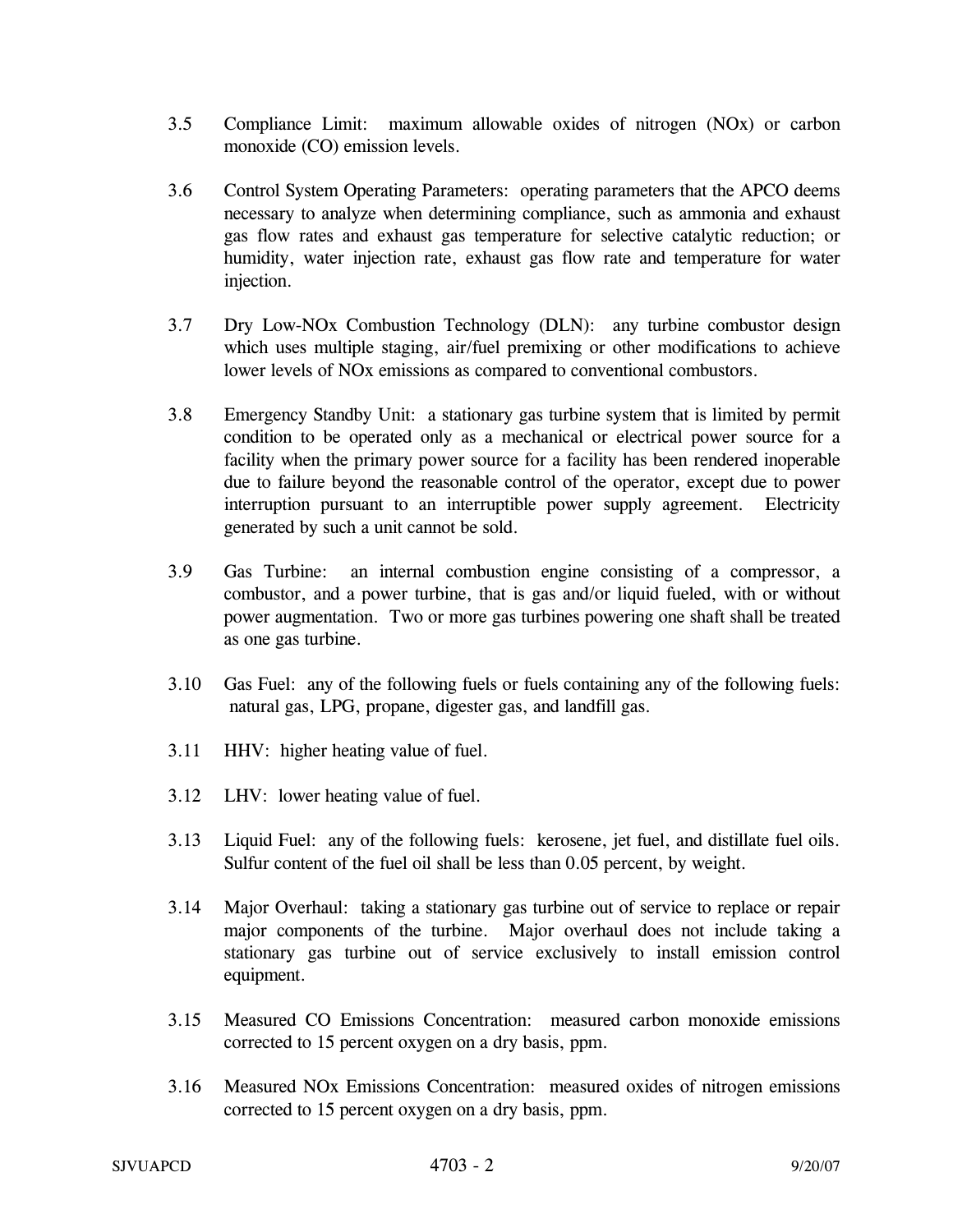- 3.17 Non-Steady State Period: for a 3 MW to 10 MW pipeline gas turbine, any 15 minute period in which the fuel rate to the turbine differs from the reference fuel rate by more than  $+/- 3,000$  standard cubic feet per 15-minute period. For this rule, a 15-minute Non-Steady State Period shall be zero (0) to 15 minutes after the hour, 15 to 30 minutes after the hour, 30 to 45 minutes after the hour, or 45 to 60 minutes after the hour.
- 3.18 Pipeline Gas Turbine: a simple cycle stationary gas turbine used to transport gases or liquids in a pipeline.
- 3.19 Power Augmentation: an increase in the gas turbine shaft output and/or the decrease in gas turbine fuel consumption by the addition of energy recovered from exhaust heat.
- 3.20 Primary Re-ignition Period: the duration of time during which a gas turbine is operated at less than rated capacity in order to reset the DLN combustion system following a primary re-ignition, provided all of the following conditions are met:
	- 3.20.1 The duration of a primary re-ignition period shall not exceed one hour.
	- 3.20.2 NOx emissions shall not exceed 15 ppmvd, corrected at 15% O2, averaged over one (1) hour.
	- 3.20.3 CO emissions shall not exceed 25 ppmvd, corrected at 15% O2.
- 3.21 Public Service Unit: a stationary gas turbine system used to generate electricity for sale or for use in serving the public.
- 3.22 Rating: the continuous megawatt (MW) rating or mechanical equivalent by a manufacturer for a gas turbine without power augmentation.
- 3.23 Reduced Load Period: the time during which a gas turbine is operated at less than rated capacity in order to change the position of the exhaust gas diverter gate, not to exceed one hour.
- 3.24 Reference Fuel Rate: the fuel rate, to a turbine, measured during the preceding 15 minute period.
- 3.25 SCR: selective catalytic reduction.
- 3.26 Shutdown: the period of time during which a unit is taken from an operational to a non-operational status by allowing it to cool down from its operating temperature to ambient temperature as the fuel supply to the unit is completely turned off.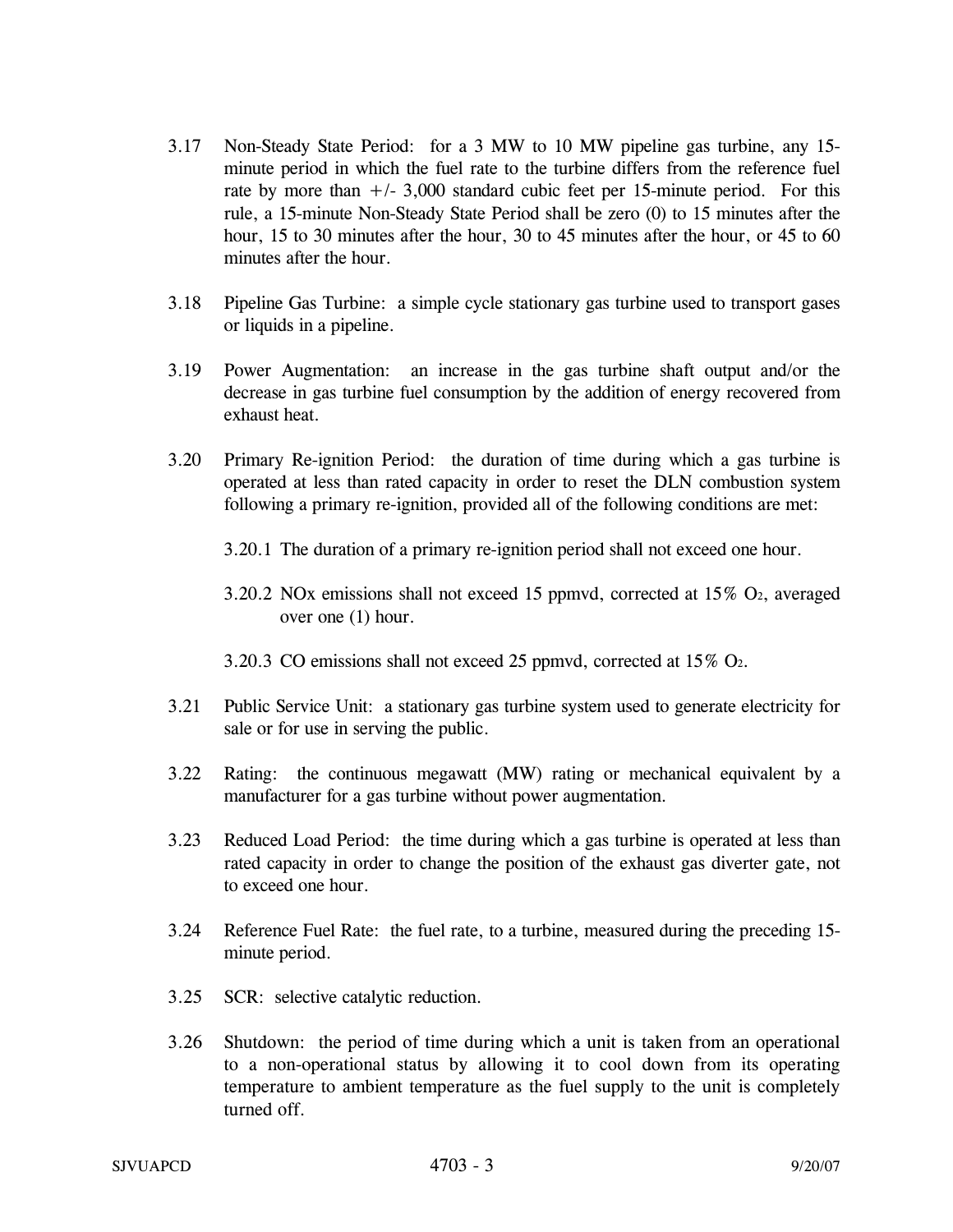- 3.27 Simple Cycle unit: any stationary gas turbine which does not recover heat from the gas turbine exhaust gases to preheat the inlet combustion air to the gas turbine, to heat water, or to generate steam.
- 3.28 Standard Conditions: defined in Rule 1020 (Definitions).
- 3.29 Start-up: the period of time during which a unit is brought from a shutdown status to its operating temperature and pressure, including the time required by the unit's emission control system to reach full operation.
- 3.30 Stationary Gas Turbine: a gas turbine that is attached to a foundation, or a portable gas turbine that is operated at a facility for more than 90 days in any 12-month period.
- 3.31 Stationary Gas Turbine System: a stationary gas turbine, or a stationary gas turbine and the associated auxiliary burner.
- 3.32 Steady State Period: for a 3 MW to 10 MW pipeline gas turbine, the period which commences after any two consecutive 15-minute periods in which the fuel rate to the turbine does not differ from the reference fuel rate by more than  $+/- 3,000$ standard cubic feet per 15-minute period and ends when a non-steady state period begins.
- 3.33 Transitional Operation Period: any of the following periods: bypass transition period, primary re-ignition period, reduced load period, start-up or shutdown.
- 3.34 Unit: a stationary gas turbine system.

## 4.0 Exemptions

- 4.1 The provisions of this rule, with the exception of Section 6.1, shall not apply to stationary gas turbine systems operated under the following conditions:
	- 4.1.1 Laboratory units used in research and testing for the advancement of gas turbine technology,
	- 4.1.2 Units limited by permit condition to be operated exclusively for firefighting and/or flood control.
- 4.2 The provisions of this rule, with the exception of Section 6.1 and the record keeping provisions of Section 6.2, shall not apply to emergency standby units limited by permit condition to operate less than 100 hours per calendar year for maintenance and testing purposes.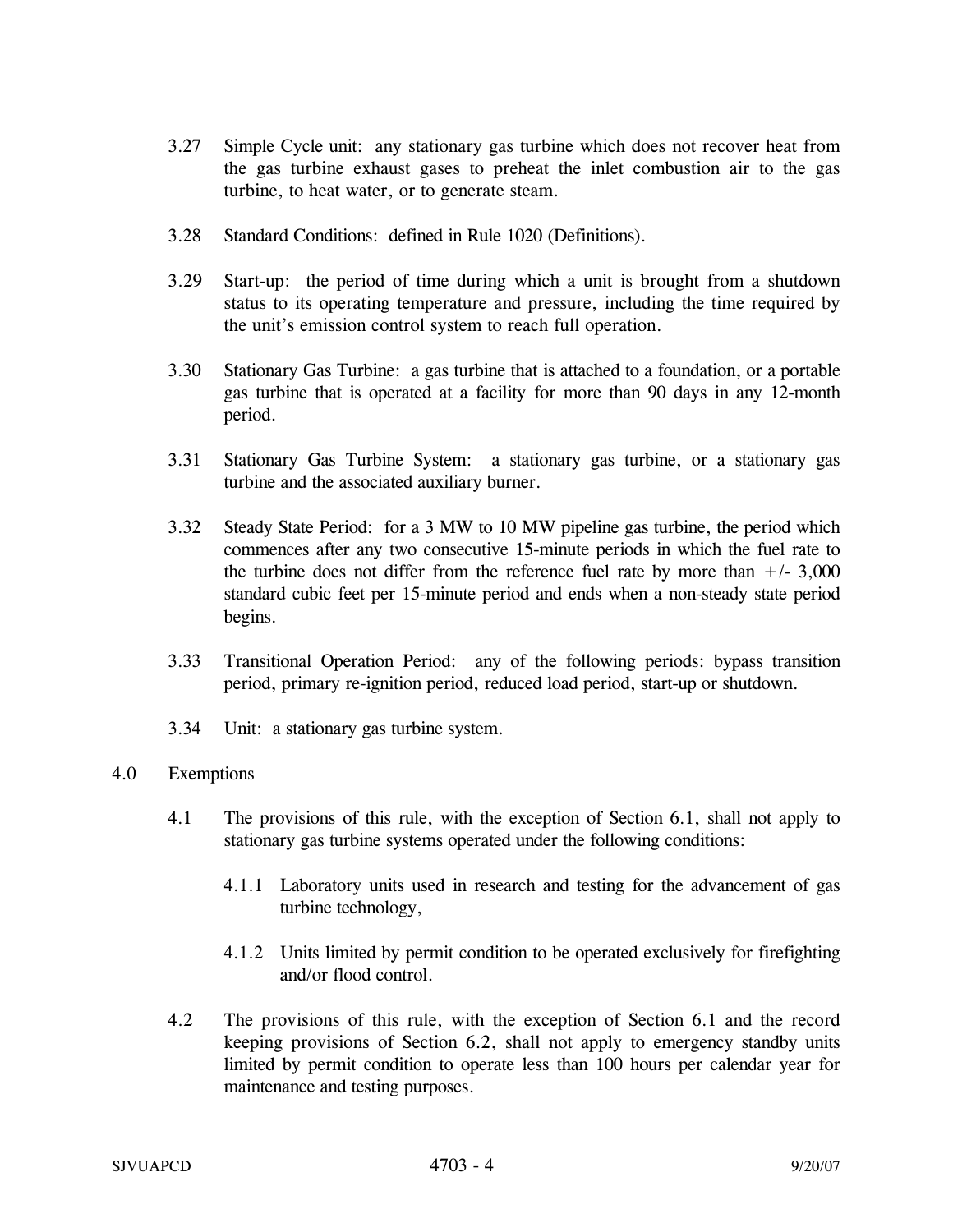## 5.0 Requirements

#### 5.1 NOx Emissions

NOx emissions concentrations measured for compliance with Section 5.0 shall be averaged, using consecutive 15-minute sampling periods, over a three-hour period. NOx emissions concentrations shall be measured in accordance with the applicable test method in Section 6.4 or, if continuous emission monitors are used, all applicable requirements of 40 CFR Part 60 as detailed in Section 6.2. Any variations from these measurement requirements are subject to APCO and EPA approval prior to implementation.

## 5.1.1 Tier 1 NOx Compliance Limits

The owner or operator of any stationary gas turbine system shall not operate such unit under load conditions, except as allowed by Section 5.3, which results in the measured emissions concentration exceeding the applicable emission limits below, according to the Tier 1 Compliance Schedules listed in Section 7.0.

| <b>Stationary Gas Turbine Rating</b>                                           | Operating<br>hours per year | NO <sub>x</sub> Compliance Limit,<br>ppmy at $15\%$ O <sub>2</sub> |               |
|--------------------------------------------------------------------------------|-----------------------------|--------------------------------------------------------------------|---------------|
|                                                                                |                             | Gas                                                                | Oil           |
| 4 MW and greater                                                               | < 877                       | 42                                                                 | 65            |
| $> 0.3$ MW but $< 10.0$ MW                                                     | $\geq 877$                  | 42                                                                 | 65            |
| 10.0 MW and greater, without<br><b>SCR</b>                                     | $\geq 877$                  | 15x<br>EFF/25                                                      | 42x<br>EFF/25 |
| 10.0 MW and greater, with<br><b>SCR</b>                                        | $\geq 877$                  | 9 x EFF/25                                                         | 25x<br>EFF/25 |
| General Electric Frame 7 with<br><b>Quiet Combustors</b>                       | Not applicable              | 18x<br>EFF/25                                                      | 42x<br>EFF/25 |
| Solar Saturn 1100 horsepower<br>gas turbine powering centrifugal<br>compressor | Not applicable              | 50                                                                 | 50            |

## Table 5-1: Tier 1 NOx Compliance Limits

Where EFF (efficiency) is the higher of  $EFF_1$  or  $EFF_2$  below. An EFF that is less than 25 shall be assigned a value of 25.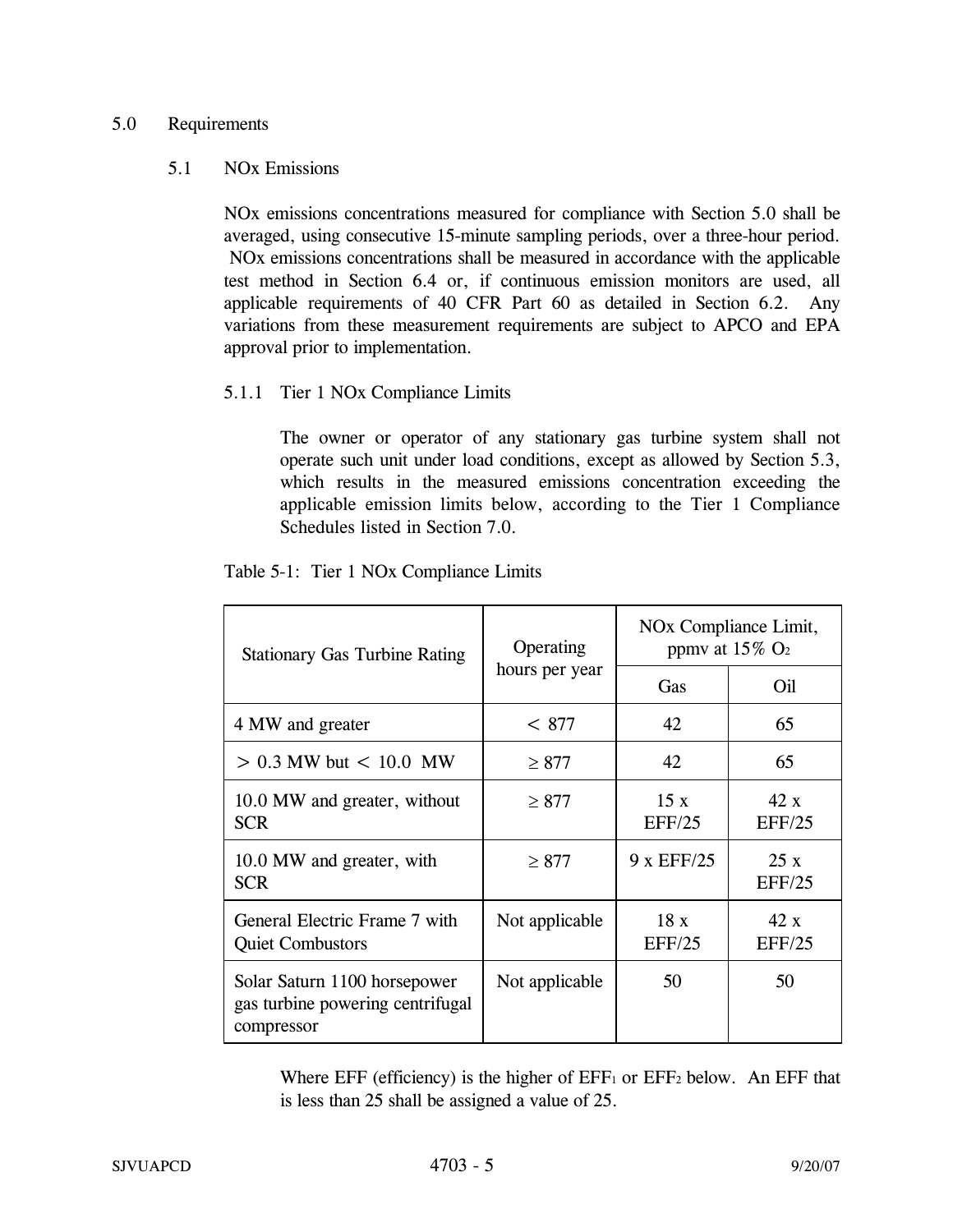$$
EFF_1 = \frac{3412 \text{ Btu} / \text{kW} \cdot \text{hr}}{\text{Actual Heat Rate at HHV} (Btu / \text{kW} \cdot \text{hr})} \times 100\%
$$

 $EFF<sub>1</sub>$  is the demonstrated percent efficiency of the gas turbine only, as calculated without consideration of any downstream energy recovery from the actual heat rate (Btu/KW-hr); corrected to HHV and standard conditions, as measured at peak load for that facility.

$$
EFF_2 = EFF_{\text{mfr}} x \frac{LHV}{HHV}
$$

 $EFF<sub>2</sub>$  is  $EFF<sub>mfr</sub>$  after correction from LHV to HHV at peak load for that facility. EFF<sub>mfr</sub> is the manufacturer's continuous rated percent efficiency of the gas turbine with air pollution control equipment at LHV.

#### 5.1.2 Tier 2 NOx Compliance Limits

The owner or operator of any stationary gas turbine system shall not operate such unit under load conditions, except as allowed by Section 5.3, which results in the measured emissions concentration exceeding the applicable emission limits below, according to the Tier 2 Compliance Schedules listed in Section 7.2.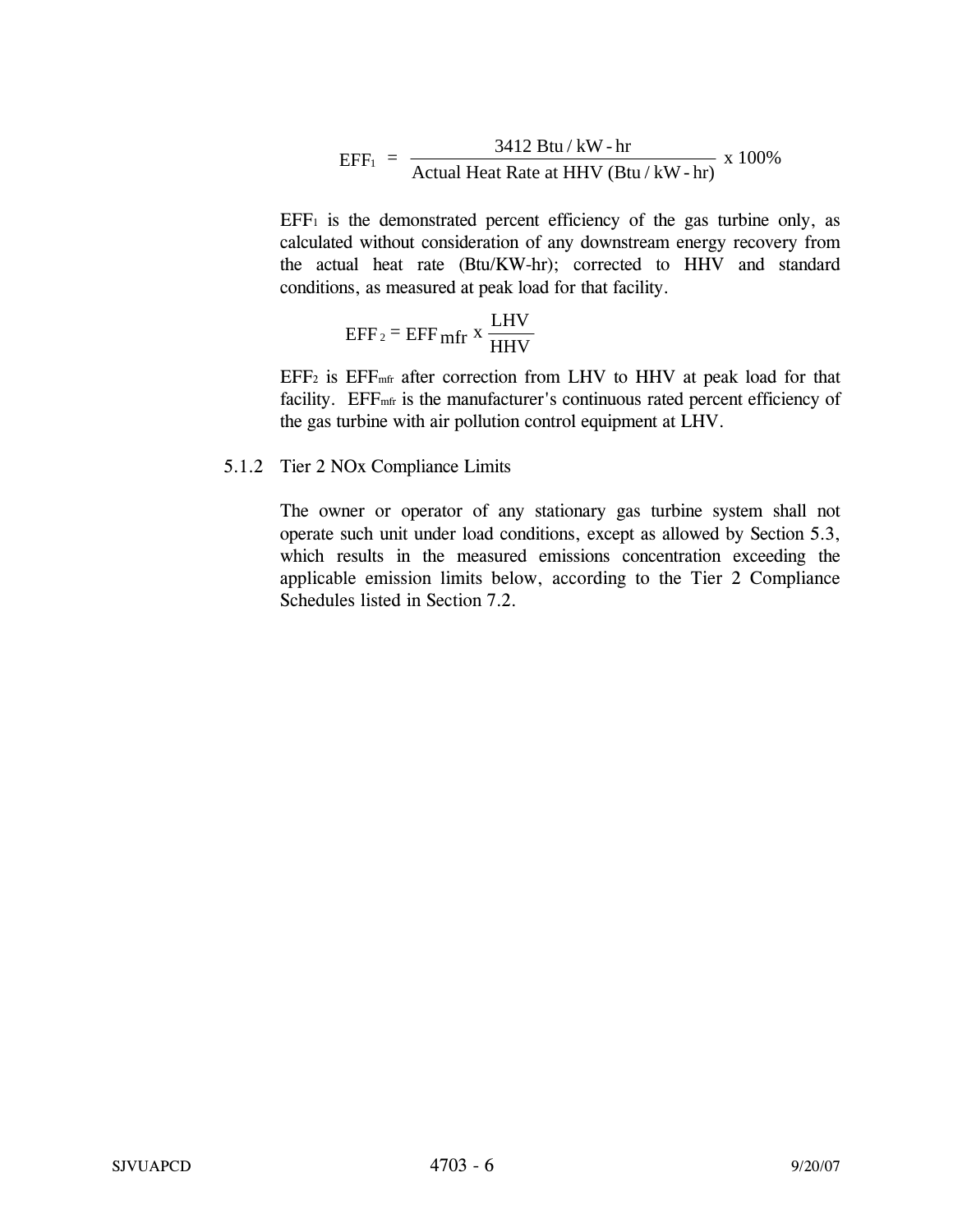|                                                                                                                                  | Compliance<br>Option | NO <sub>x</sub> Compliance Limit,<br>ppmvd at $15\%$ O <sub>2</sub> |                |
|----------------------------------------------------------------------------------------------------------------------------------|----------------------|---------------------------------------------------------------------|----------------|
| <b>Turbine Classification Rating</b>                                                                                             | (see Section<br>7.2) | <b>Gas Fuel</b>                                                     | Liquid<br>Fuel |
| a) Less than 2.0 MW Solar Saturn,<br>driving a centrifugal compressor                                                            | <b>Standard</b>      | 50                                                                  | 50             |
| b) No greater than 10 MW, if a<br><b>DLN</b> System is commercially<br>available for the specific unit, as<br>of April 30, 2003. | Standard             | 25                                                                  | 65             |
| c) No greater than 10 MW, if a<br>DLN System is not<br>commercially available for the<br>specific unit, as of April 30,<br>2003. | Standard             | 35                                                                  | 65             |
| d) Greater than 10 MW, Combined                                                                                                  | Standard             | 5                                                                   | 25             |
| cycle.                                                                                                                           | Enhanced             | 3                                                                   | 25             |
| Greater than 10 MW, Simple<br>e)<br>cycle, and permit condition for                                                              | <b>Standard</b>      | 5                                                                   | 25             |
| greater than 877 hrs/yr<br>operation.                                                                                            | Enhanced             | 3                                                                   | 25             |
| Greater than 10 MW, Simple<br>f<br>cycle, and permit condition for                                                               | <b>Standard</b>      | 25                                                                  | 42             |
| no greater than 877 hr/yr<br>operation.                                                                                          | Enhanced             | 5                                                                   | 25             |

| Table 5-2: Tier 2 NOx Compliance Limits |  |
|-----------------------------------------|--|
|                                         |  |

5.1.2.1 For units with a Standard Option and an Enhanced Option shown in Table 5-2, the operator shall choose which option will apply and shall demonstrate and maintain compliance with that NOx Compliance limit according to the applicable Tier 2 Compliance Schedule shown in Section 7.2. Units failing to demonstrate compliance with the applicable Standard Option limit by the applicable Standard Option Compliance Date, shall be required to meet the Enhanced Option Limit by the applicable Enhanced Option Compliance Date.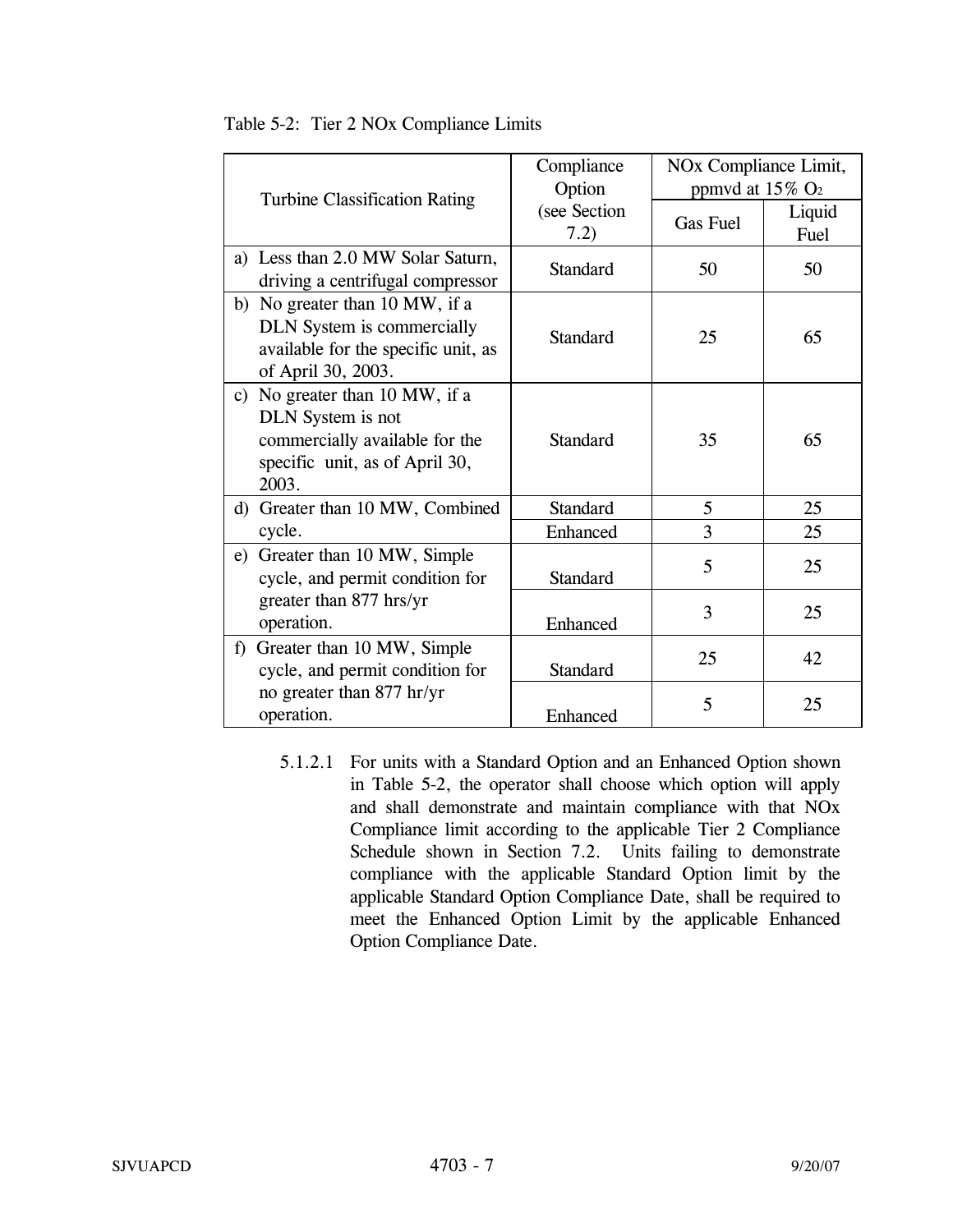- 5.1.2.2 Any stationary gas turbine system equipped with a NOx emission control device which results in emission reductions of at least 95%, shall be considered to meet the Tier 2 NOx Compliance Limit. Percent emission reductions, if used to comply with Section 5.1.2, shall be calculated as follows:
	- 5.1.2.2.1 For units with exhaust gas NOx control devices, percent reduction shall be calculated using emission samples taken at the inlet and outlet of the control device.
	- 5.1.2.2.2 For units without exhaust gas NOx control devices and for units with an exhaust gas NOx control device in combination with a second emission control device or technique, percent reduction shall be based on source test results for the uncontrolled unit and the unit after the control device(s) or technique(s) has been employed. When representative source sampling prior to the application of an emissions control technology or technique is not available, the APCO may approve the use of manufacturer's uncontrolled emissions information or source sampling from a similar, uncontrolled unit.
- 5.1.3 Tier 3 NOx Compliance Limits
	- 5.1.3.1 The owner or operator of any stationary gas turbine system listed in Table 5-3 shall not operate such unit under load conditions, except as allowed by Section 5.3, which results in the measured emissions concentration exceeding the applicable emission limits in Table 5-3, according to the Tier 3 Compliance Schedule listed in Section 7.3.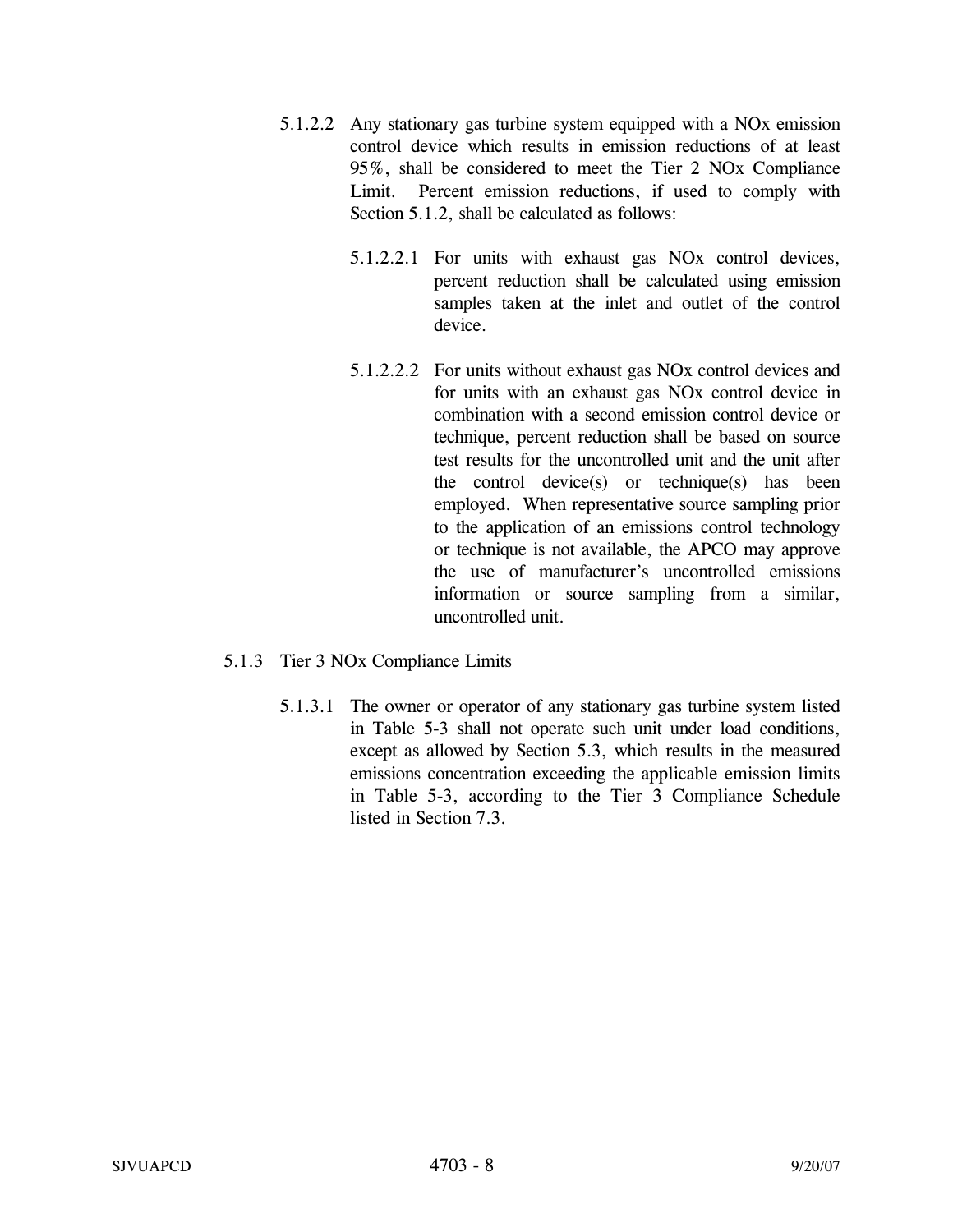| <b>Turbine Classification Rating</b>                                                                                                                   | NO <sub>x</sub> Compliance Limit, ppmvd<br>at $15\%$ O <sub>2</sub> |                |
|--------------------------------------------------------------------------------------------------------------------------------------------------------|---------------------------------------------------------------------|----------------|
|                                                                                                                                                        | <b>Gas Fuel</b>                                                     | Liquid<br>Fuel |
| a) Less than 3 MW.                                                                                                                                     | 9                                                                   | 25             |
| b) 3 MW to 10 MW pipeline gas<br>turbine.                                                                                                              | 8 during steady<br>state and<br>12 during non-<br>steady state      | 25             |
| c) 3 MW to 10 MW and permit<br>condition for less than 877 hrs/yr<br>operation and not listed above.                                                   | 9                                                                   | 25             |
| d) 3 MW to 10 MW and permit<br>condition for 877 hrs/yr operation<br>or greater and not listed above.                                                  | 5                                                                   | 25             |
| e) Greater than 10 MW, Simple<br>cycle, and permit condition for no<br>greater than 200 hrs/yr operation,<br>except as provided in Section<br>5.1.3.3. | 25                                                                  | 42             |
| f) Greater than 10 MW, Simple<br>cycle, and permit condition for<br>greater than 200 hrs/yr operation<br>but no greater than 877 hrs/yr<br>operation.  | 5                                                                   | 25             |

Table 5-3: Tier 3 NOx Compliance Limits

- 5.1.3.2 Any stationary gas turbine system equipped with a NOx emission control device which results in emission reductions of at least 95%, shall be considered to meet the Tier 3 NOx Compliance Limit. Percent emission reductions, if used to comply with Section 5.1.3, shall be calculated as follows:
	- 5.1.3.2.1 For units with exhaust gas NOx control devices, percent reduction shall be calculated using emission samples taken at the inlet and outlet of the control device.
	- 5.1.3.2.2 For units without exhaust gas NOx control devices and for units with an exhaust gas NOx control device in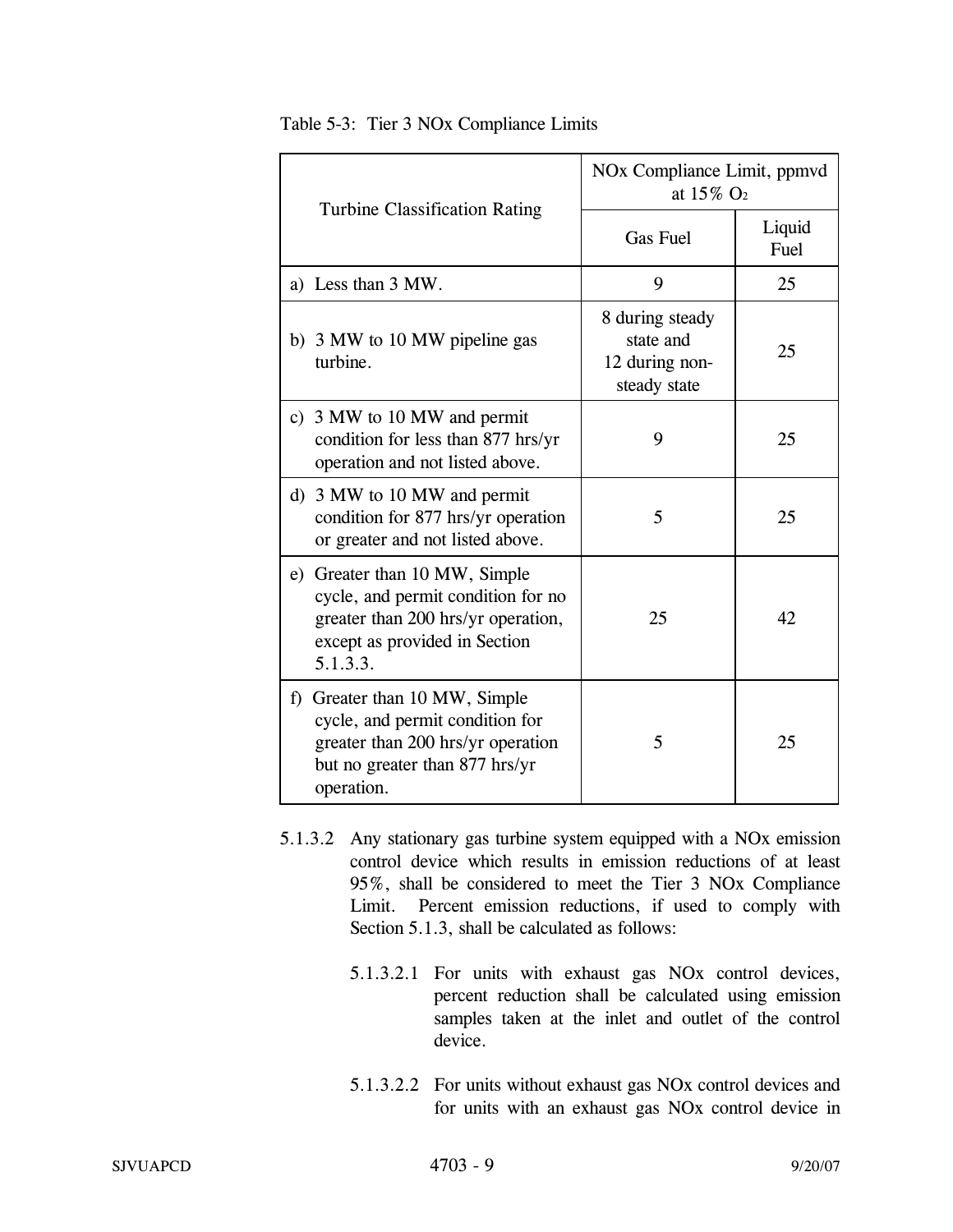combination with a second emission control device or technique, percent reduction shall be based on source test results for the uncontrolled unit and the unit after the control device(s) or technique(s) has been employed. When representative source sampling prior to the application of an emissions control technology or technique is not available, the APCO may approve the use of manufacturer's uncontrolled emissions information or source sampling from a similar, uncontrolled unit.

- 5.1.3.3 Operators of turbines subject to the provisions of Table 5-3, subsection (e), shall also comply with the following provisions:
	- 5.1.3.3.1 Units may be operated in response to a California Independent System Operator (ISO) - declared Stage One, Two, or Three Emergency, or a Transmission Emergency, or a Turlock Irrigation District (TID) declared Alert Level One, Two, or Three Energy Emergency, provided the unit is located in the local area transmission system of the emergency. The operations for ISO - declared or TID - declared emergencies hours shall not count against the unit's 200 hrs/year operating limit.
	- 5.1.3.3.2 On and after January 1, 2009, no later than April 1 each year, an operator, with a unit operating during an ISO - declared or TID - declared emergency in accordance with Section 5.1.3.3.1, shall pay a fee to the District. That fee will be calculated according to the following formula:

Fee  $=$  ISO or TID hrs/yr x EF x FR

Where:

- $ISO \text{ or } TID = Total hours operated in response to an$ ISO - declared or TID - declared emergency, during the preceding calendar year.
- $EF = The unit's emission factor, which is equal to$ the permitted emission rate of NOx, in lb/hr, divided by 2,000 lb/ton.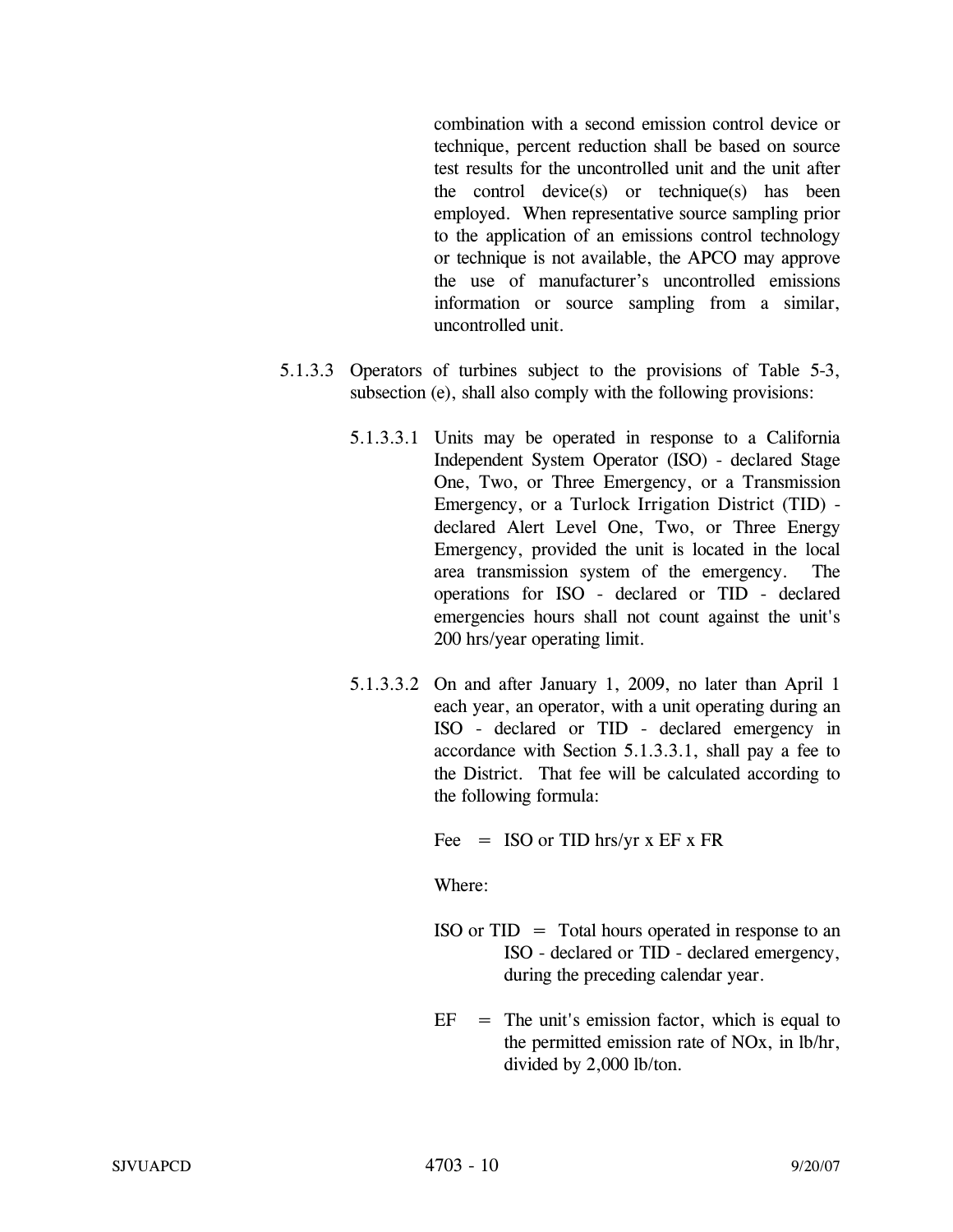- $FR$  = The fee rate, which shall be \$75,000 per ton of NOx until December 31, 2014 and shall be \$100,000 per ton of NOx, thereafter.
- 5.1.3.3.3 Except as provided in Section 6.5.2, in no event shall total operations, for any purpose, exceed 877 hours in any calendar year. Any operation of such units in excess of 877 hrs/year shall require the operator to comply with the emission limit of Table 5-2, subsection (e) – Standard Compliance Option, according to the compliance schedule in Section 6.5.1.
- 5.1.3.3.4 Any fees received by the District, pursuant to Section 5.1.3.3.2 shall be deposited into the District's account to fund air quality improvement projects.

## 5.2 CO Emissions

The owner or operator of any stationary gas turbine system shall not operate such unit under load conditions, except as allowed by Section 5.3, which results in the measured CO emissions concentration exceeding the compliance limits listed below:

Table 5-4 : CO Compliance Limits

| <b>Stationary Gas Turbine</b>                                                | CO Compliance Limit,<br>ppmv at $15\%$ O <sub>2</sub> |
|------------------------------------------------------------------------------|-------------------------------------------------------|
| Units not identified below                                                   | <b>200</b>                                            |
| General Electric Frame 7                                                     | 25                                                    |
| General Electric Frame 7 with Quiet Combustors                               | 52                                                    |
| Less than 2.0 MW Solar Saturn gas turbine powering<br>centrifugal compressor | 250                                                   |

## 5.3 Transitional Operation Periods

On and after the date a unit is required, pursuant to Section 7.0, to be in compliance with the emission limits requirements of Section 5.1 or Section 5.2, the applicable emission limits of Section 5.1 and Section 5.2 shall not apply during a transitional operation period, as defined in Section 3.0, provided an operator complies with the applicable requirements specified in Sections 5.3.1 and 5.3.2.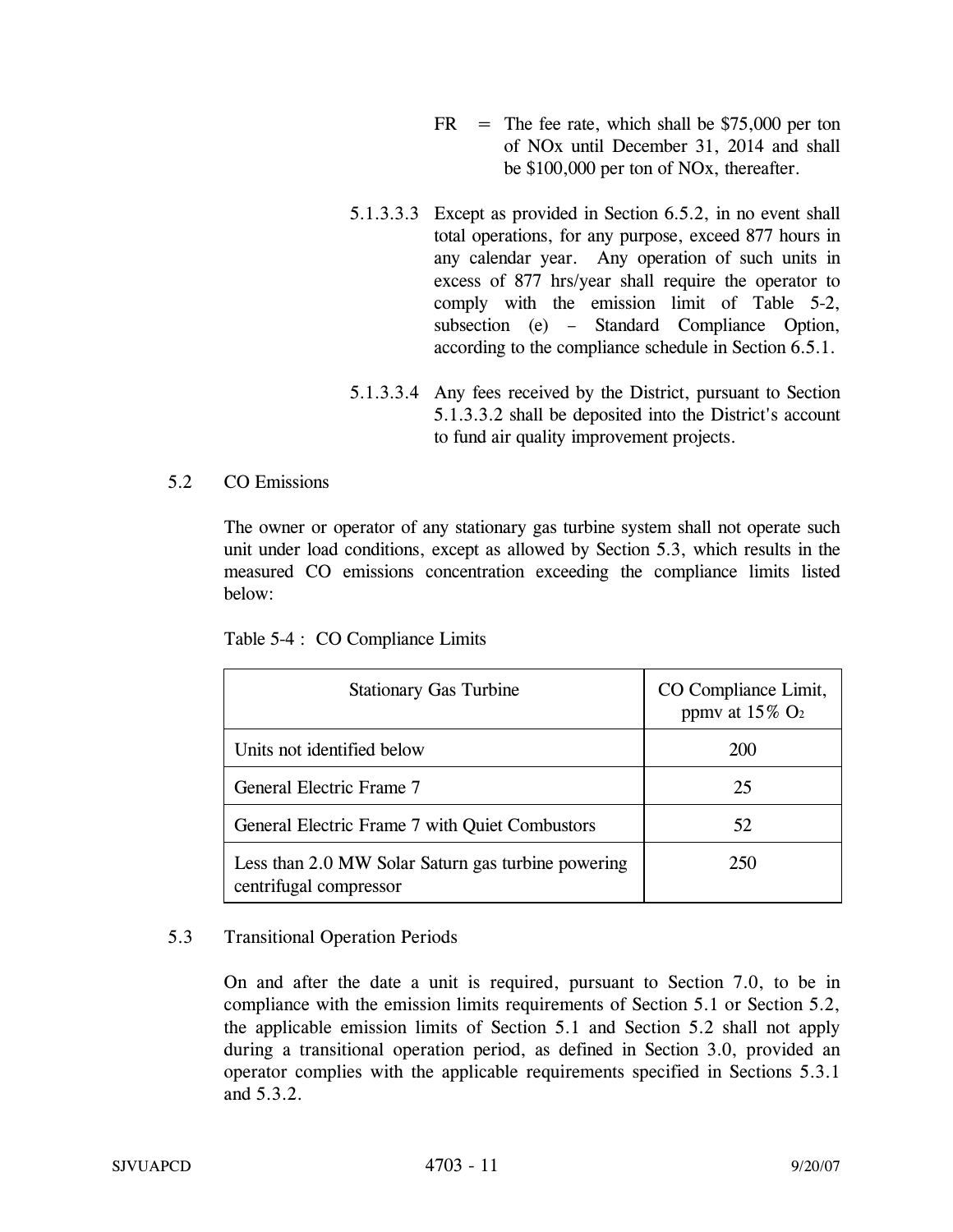- 5.3.1 Except as provided in Section 5.3.3, the operator shall meet the following conditions:
	- 5.3.1.1 The duration of each start-up or each shutdown shall not exceed two hours.
	- 5.3.1.2 For each bypass transition period, the requirements specified in Section 3.2 shall be met.
	- 5.3.1.3 For each primary re-ignition period, the requirements specified in Section 3.20 shall be met.
	- 5.3.1.4 Each reduced load period shall not exceed one hour.
- 5.3.2 The emission control system shall be in operation and emissions shall be minimized insofar as technologically feasible during each transitional operation period.
- 5.3.3 Notwithstanding the requirement of Section 5.3.1, an operator may submit an application for a Permit to Operate condition to allow more than the duration of time specified in Section 5.3.1 for each transitional operation period provided the operator meets all of the conditions specified in Section 5.3.3.1 through Section 5.3.3.2.
	- 5.3.3.1 The maximum allowable duration of a transitional operation period will be determined by the APCO, ARB, and EPA. An operator seeking approval pursuant to Section 5.3.3 shall submit a written request and supporting information to the APCO. The District shall evaluate the request and if approved by the APCO, the District shall provide EPA and ARB with a copy of the evaluation and shall request EPA and ARB approval. The District evaluation and the APCO request shall be deemed approved unless EPA or ARB objects to such approval in writing within 45 days of the receipt of the APCO request.
	- 5.3.3.2 At a minimum, a justification for the increased duration shall include the following:
		- 5.3.3.2.1 A clear identification of the control technologies or strategies to be utilized; and
		- 5.3.3.2.2 A description of what physical conditions prevail during the period that prevent the controls from being effective; and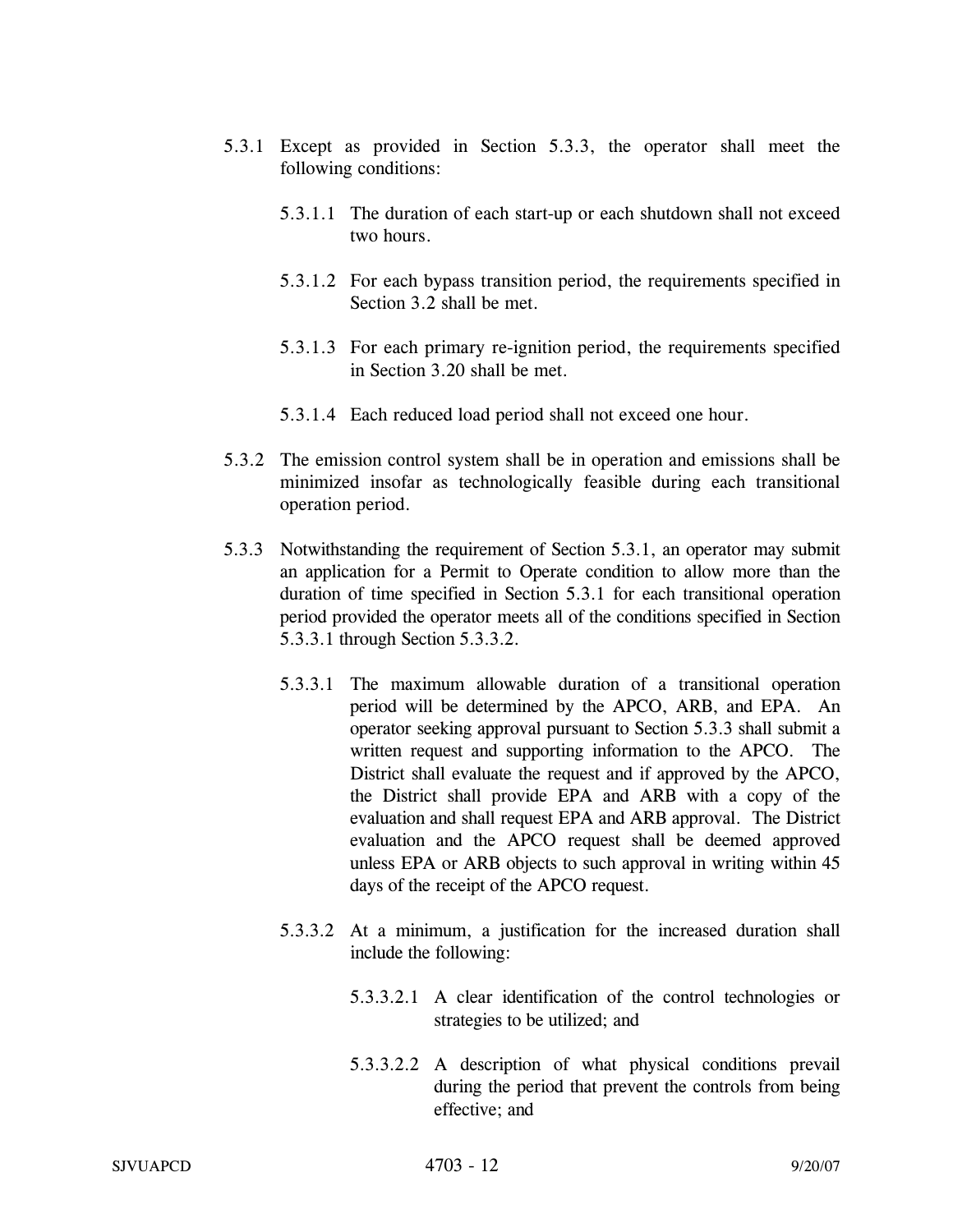- 5.3.3.2.3 A reasonably precise estimate as to when the physical conditions will have reached a state that allows for the effective control of emissions; and
- 5.3.3.2.4 A detailed list of activities to be performed during the period and a reasonable explanation for the length of time needed to complete each activity; and
- 5.3.3.2.5 A description of the material process flow rates and system operating parameters, etc., the operator plans to evaluate during the process optimization; and an explanation of how the activities and process flow affect the operation of the emissions control equipment; and
- 5.3.3.2.6 The basis for the requested additional duration.
- 5.4 For existing facilities, a replacement unit installed for the sole purpose of complying with the requirements of this rule shall be considered to be an emission control technique and may be exempt from the Best Available Control Technology (BACT) and Offsets requirements of District Rule 2201 (New and Modified Stationary Source Review Rule) provided that all other requirements of Rule 2201 are met.
- 6.0 Administrative Requirements
	- 6.1 Emission Control Plan

The owner or operator of any existing stationary gas turbine system, unless exempted in Section 6.1.5, shall submit, to the APCO for approval, an emissions control plan of all actions, including a schedule of increments of progress, which will be taken to comply with the requirements of the applicable NOx Compliance Limit in Section 5.0 and Compliance Schedule in Section 7.0.

- 6.1.1 Such plan shall contain a list that provides the following for each stationary gas turbine system:
	- 6.1.1.1 Permit or identification number,
	- 6.1.1.2 Name of gas turbine manufacturer,
	- 6.1.1.3 Gas turbine model designation,
	- 6.1.1.4 Rated shaft power output, (MW),
	- 6.1.1.5 Name of auxiliary burner manufacturer,
	- 6.1.1.6 Auxiliary burner model designation,
	- 6.1.1.7 Rated heat input of the auxiliary burner, (MMBtu/hr)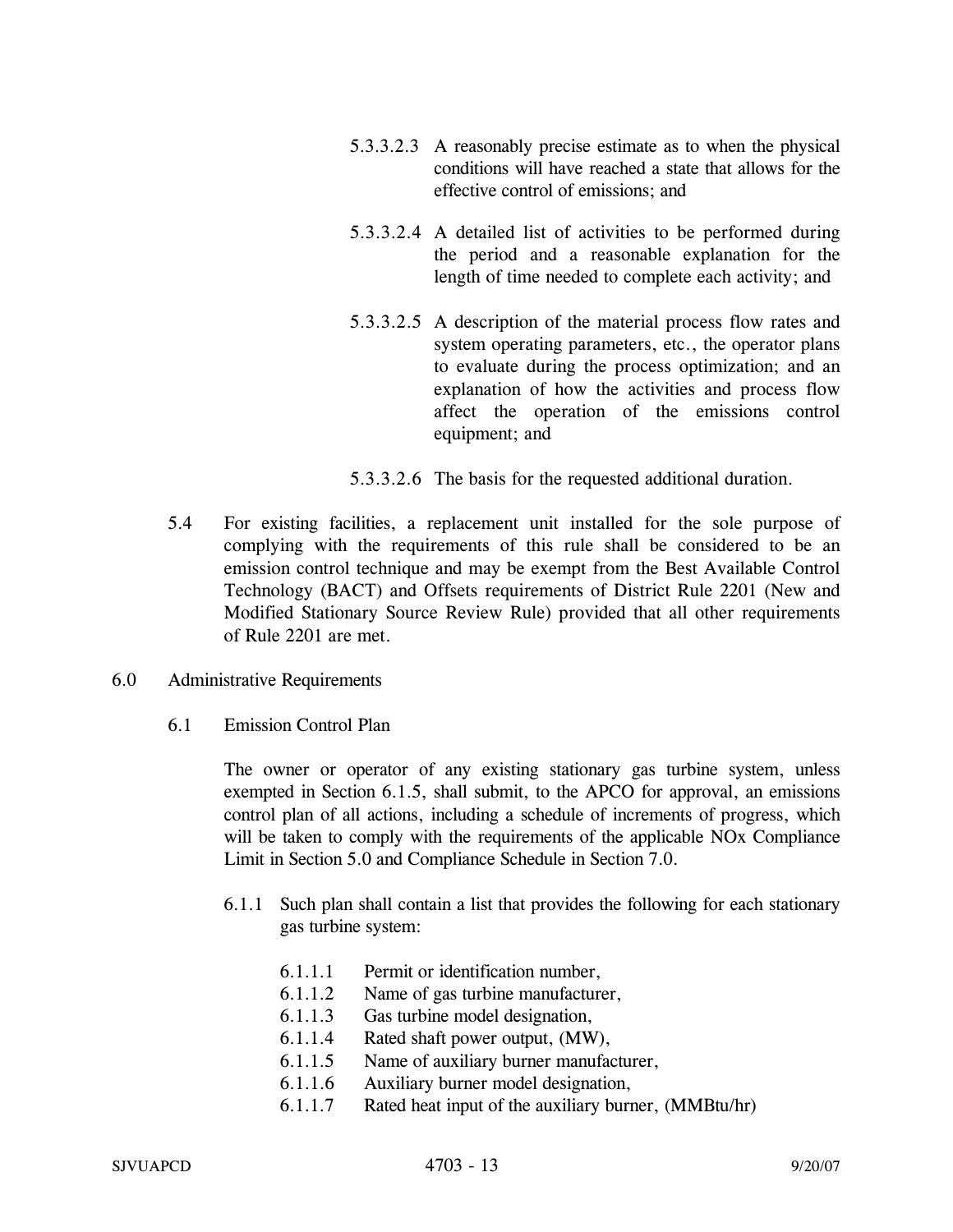- 6.1.1.8 Type of liquid fuel and/or type of gaseous fuel,
- 6.1.1.9 Fuel consumption (cubic feet of gas or gallons of liquid) of turbine and/or auxiliary burner,
- 6.1.1.10 Hours of operation in the previous one-year period,
- 6.1.1.11 Heat rate (Btu/KW-hr), corrected to HHV for each type of fueling (liquid/gas),
- 6.1.1.12 HHV for each fuel.
- 6.1.2 Such plan shall contain a list of all stationary gas turbine systems to be controlled, identifying the type of emission control to be applied to each unit, applicable emission standard from Section 5.0, and documentation showing current emissions of oxides of nitrogen.
- 6.1.3 Such plan shall contain support documentation for any systems exempt under the provisions of Section 4.0.
- 6.1.4 Such plan shall identify the applicable compliance schedule for each unit, as specified in Section 7.0. Each emission control plan for a unit subject to Section 7.2.2 or Section 7.3 shall include the owner/operator's overhaul schedule.
- 6.1.5 The owner or operator of any existing stationary gas turbine system shall be exempt from the requirements of Section 6.1 provided all such turbines under his ownership or control have NOx and CO emissions limits which are shown on the current Permit to Operate and which do not exceed the applicable Compliance Limits in Section 5.0.
- 6.2 Monitoring and Recordkeeping

The owner or operator of any stationary gas turbine system subject to the provisions of this rule shall perform the following actions:

- 6.2.1 Except for units subject to Section 6.2.3, for turbines with exhaust gas NOx control devices, the owner or operator shall either install, operate, and maintain continuous emissions monitoring equipment for NOx and oxygen, as identified in Rule 1080 (Stack Monitoring), or install and maintain APCO-approved alternate monitoring consisting of one or more of the following:
	- 6.2.1.1 periodic NOx emission concentrations,
	- 6.2.1.2 turbine exhaust oxygen concentration,
	- 6.2.1.3 air-to-fuel ratio,
	- 6.2.1.4 flow rate of reducing agents added to turbine exhaust,
	- 6.2.1.5 catalyst inlet and exhaust temperature,
	- 6.2.1.6 catalyst inlet and exhaust oxygen concentration,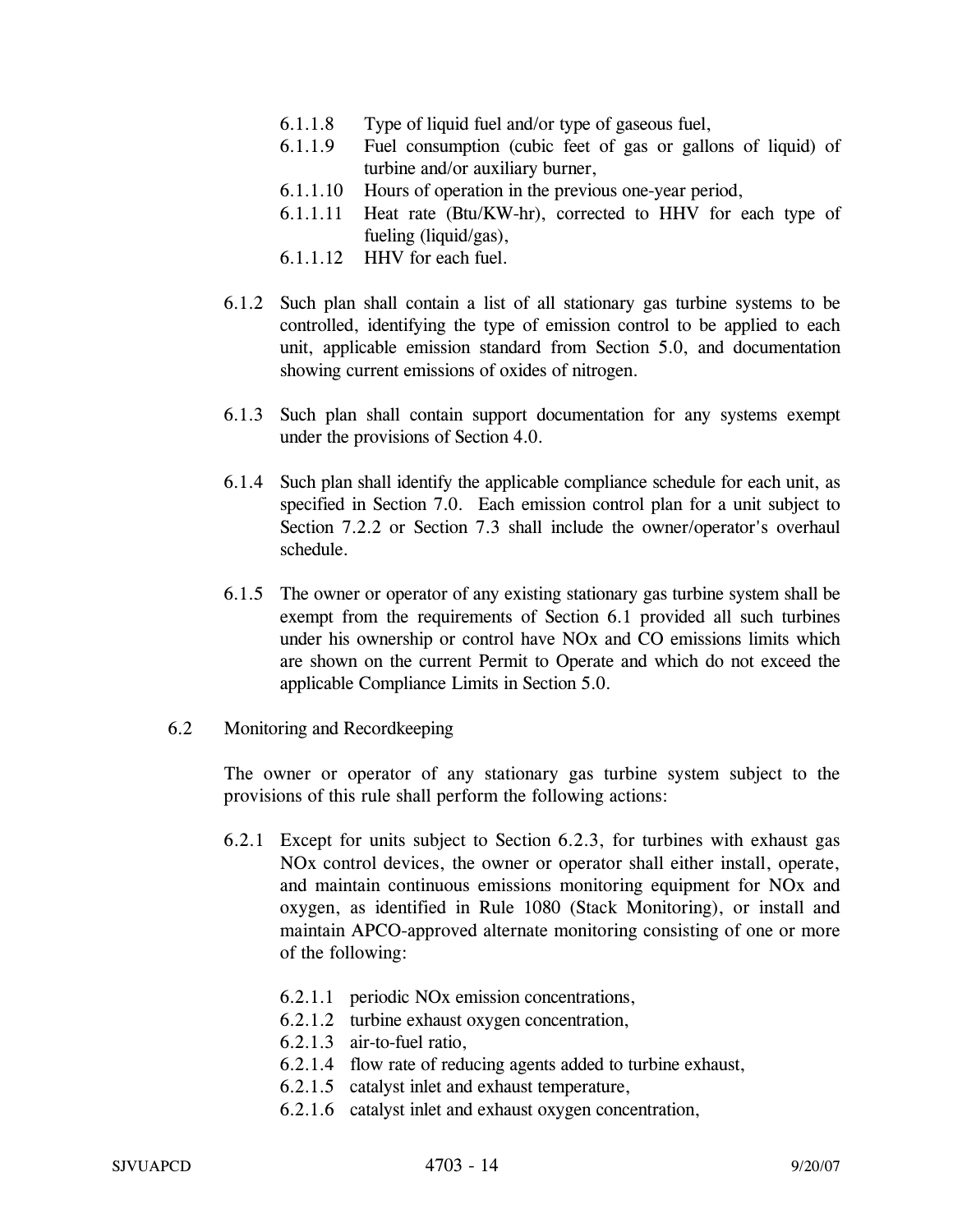6.2.1.7 other operational characteristics.

- 6.2.2 Except for units subject to Section 6.2.3, for turbines without exhaust-gas NOx control devices and without continuous emissions monitoring equipment, the owner or operator shall monitor operational characteristics recommended by the turbine manufacturer or emission control system supplier, and approved by the APCO.
- 6.2.3 For units 10 MW and greater that operated an average of more than 4,000 hours per year over the last three years before August 18, 1994, the owner or operator shall monitor the exhaust gas NOx emissions. The NOx monitoring system shall meet EPA requirements as specified in 40 CFR Part 60 App. B, Spec. 2, 40 CFR Part 60 App. F, and 40 CFR Part 60.7 (c), 60.7 (d), and 60.13, or other systems that are acceptable to the EPA. The owner or operator shall submit to the APCO information demonstrating that the emission monitoring system has data gathering and retrieval capability.
- 6.2.4 The owner or operator shall maintain all records for a period of five years from the date of data entry and shall make such records available to the APCO upon request.
- 6.2.5 The owner or operator shall submit to the APCO, before issuance of the Permit to Operate, information correlating the control system operating parameters to the associated measured NOx output. This information may be used by the APCO to determine compliance when there is no continuous emission monitoring system for NOx available or when the continuous emission monitoring system is not operating properly.
- 6.2.6 The owner or operator shall maintain a stationary gas turbine system operating log that includes, on a daily basis, the actual local start-up time and stop time, length and reason for reduced load periods, total hours of operation, type and quantity of fuel used (liquid/gas).
- 6.2.7 The owner or operator shall maintain a stationary gas turbine system operating log for units exempt under Section 4.2 that includes, on a daily basis, the actual local start-up time and stop time, total hours of operation, and cumulative hours of operation to date for the calendar year.
- 6.2.8 The operator performing start-up or shutdown of a unit shall keep records of the duration of start-up or shutdown.
- 6.2.9 On and after January 1, 2008, an operator of a unit subject to Section 5.1.3.3 shall also keep the following records: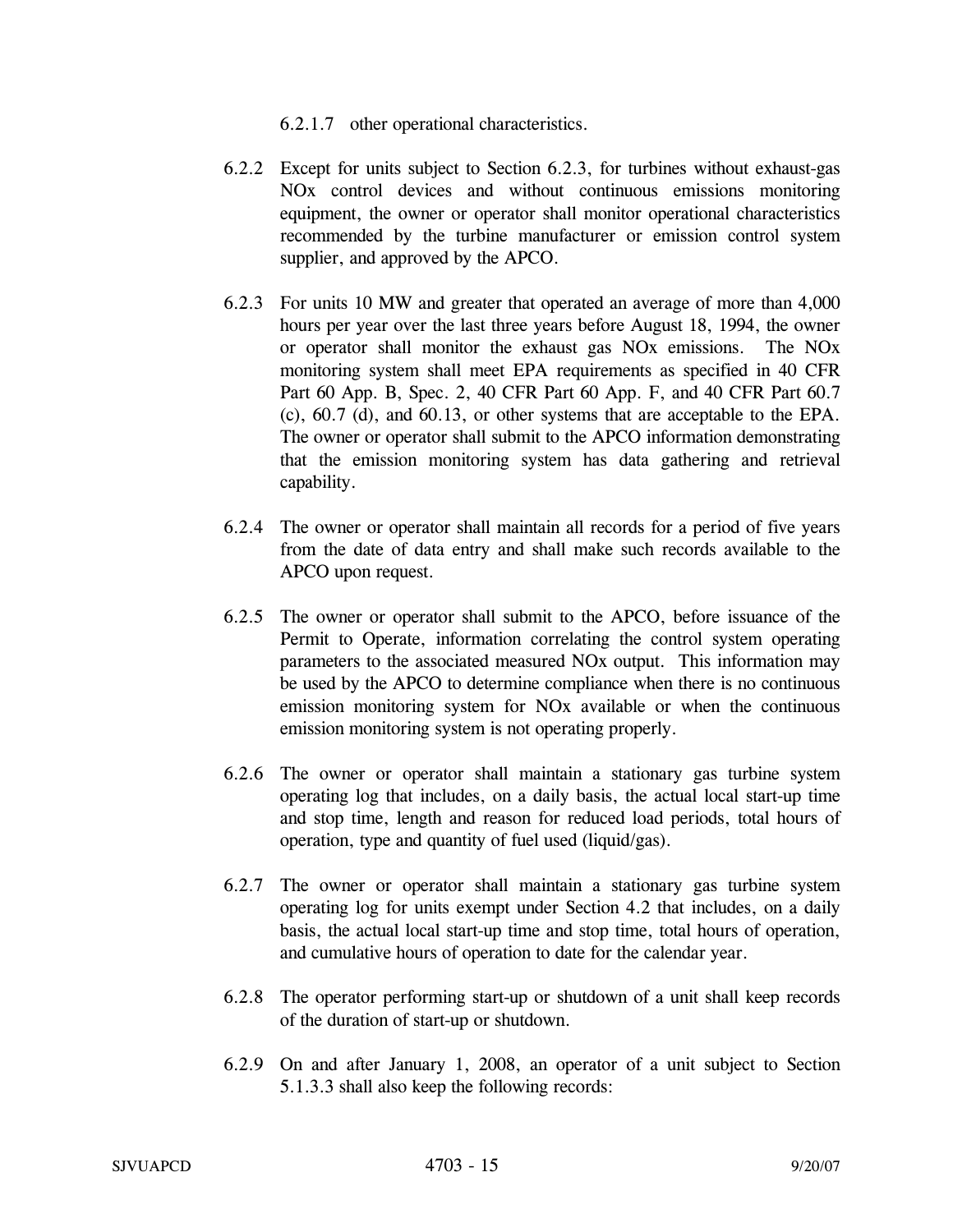- 6.2.9.1 A stationary gas turbine system operating log, which identifies the date, start time, and end time that the unit was operated pursuant to Section 5.1.3.3,
- 6.2.9.2 A copy of the ISO or TID emergency declaration for that operation and
- 6.2.9.3 A copy of the information used to determine the applicable Annual Emission Fee.
- 6.2.10 The operator of a unit subject to Section 6.5.2 shall identify in the stationary gas turbine system operating log the date and start time and end time that the unit was operated pursuant to Section 6.5.2 and keep a copy of the emergency declaration.
- 6.2.11 The operator of a unit shall keep records of the date, time and duration of each bypass transition period and each primary re-ignition period.
- 6.2.12 The operator of a unit subject to subsection (b) of Table 5-3 shall keep records of the date, time and duration of each steady state period and nonsteady state period and the quantity of fuel used during each period.
- 6.3 Compliance Testing
	- 6.3.1 The owner or operator of any stationary gas turbine systems subject to the provisions of Section 5.0 of this rule shall provide source test information annually regarding the exhaust gas NOx and CO concentrations, and, if used as a basis for Tier 1 emission limit calculations, the demonstrated percent efficiency (EFF) of the stationary gas turbine, or, for turbines complying with Section 5.1.2.2 or Section 5.1.3.2, the control efficiency of the emission control device.
	- 6.3.2 The owner or operator of any stationary gas turbine system operating less than 877 hours per year shall provide source test information biennially regarding the exhaust gas NOx concentrations at standard conditions and if used as a basis for Tier 1 emission limit calculations, the percent efficiency (EFF) of the stationary gas turbine.
	- 6.3.3 The owner or operator of any unit with an intermittently operated auxiliary burner shall demonstrate compliance with the auxiliary burner both on and off.
- 6.4 Test Methods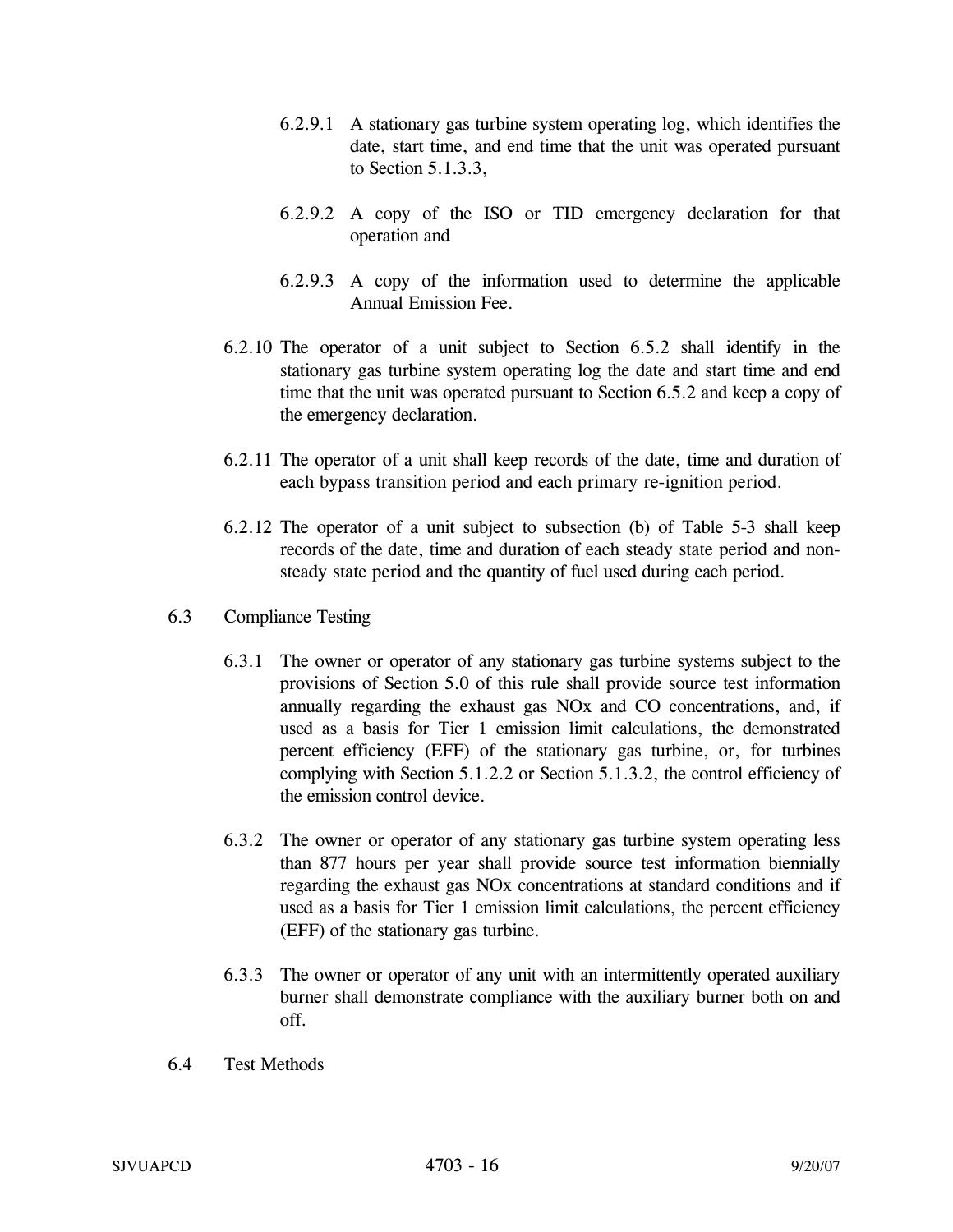The following test measures shall be used unless otherwise approved by the APCO and EPA.

- 6.4.1 Oxides of nitrogen emissions for compliance tests shall be determined by using EPA Method 7E or EPA Method 20.
- 6.4.2 Carbon monoxide emissions for compliance tests shall be determined by using EPA Test Methods 10 or 10B.
- 6.4.3 Oxygen content of the exhaust gas shall be determined by using EPA Methods 3, 3A, or 20.
- 6.4.4 HHV and LHV of distillate fuels shall be determined by using:
	- 6.4.4.1 ASTM D240-87, Standard Test Method for Heat of Combustion of Liquid Hydrocarbon Fuels by Bomb Calorimeter, or
	- 6.4.4.2 ASTM D2382-88, Standard Test Method for Heat of Combustion of Hydrocarbon Fuels by Bomb Calorimeter (High-precision Method).
- 6.4.5 HHV and LHV of gaseous fuels shall be determined by using:
	- 6.4.5.1 ASTM D3588-91, Standard Practice for Calculating Heat Value, Compressibility Factor, and Relative Density (Specific Gravity) of Gaseous Fuels, or
	- 6.4.5.2 ASTM 1826-88, Standard Test Method for Calorific (Heating) Value of Gases in Natural Gas Range by Continuous Recording Calorimeter, or
	- 6.4.5.3 ASTM 1945-81, Standard Method for Analysis of Natural Gas by Gas Chromatography.
- 6.4.6 Demonstrated percent efficiency of the stationary gas turbine shall be determined using the facility instrumentation for gas turbine fuel consumption and power output. Power output values used to determine gas turbine efficiency shall be either:
	- 6.4.6.1 the electrical power output of the gas turbine, provided the gas turbine generates electricity; or
	- 6.4.6.2 the mechanical power output of the gas turbine, provided the gas turbine does not generate electricity.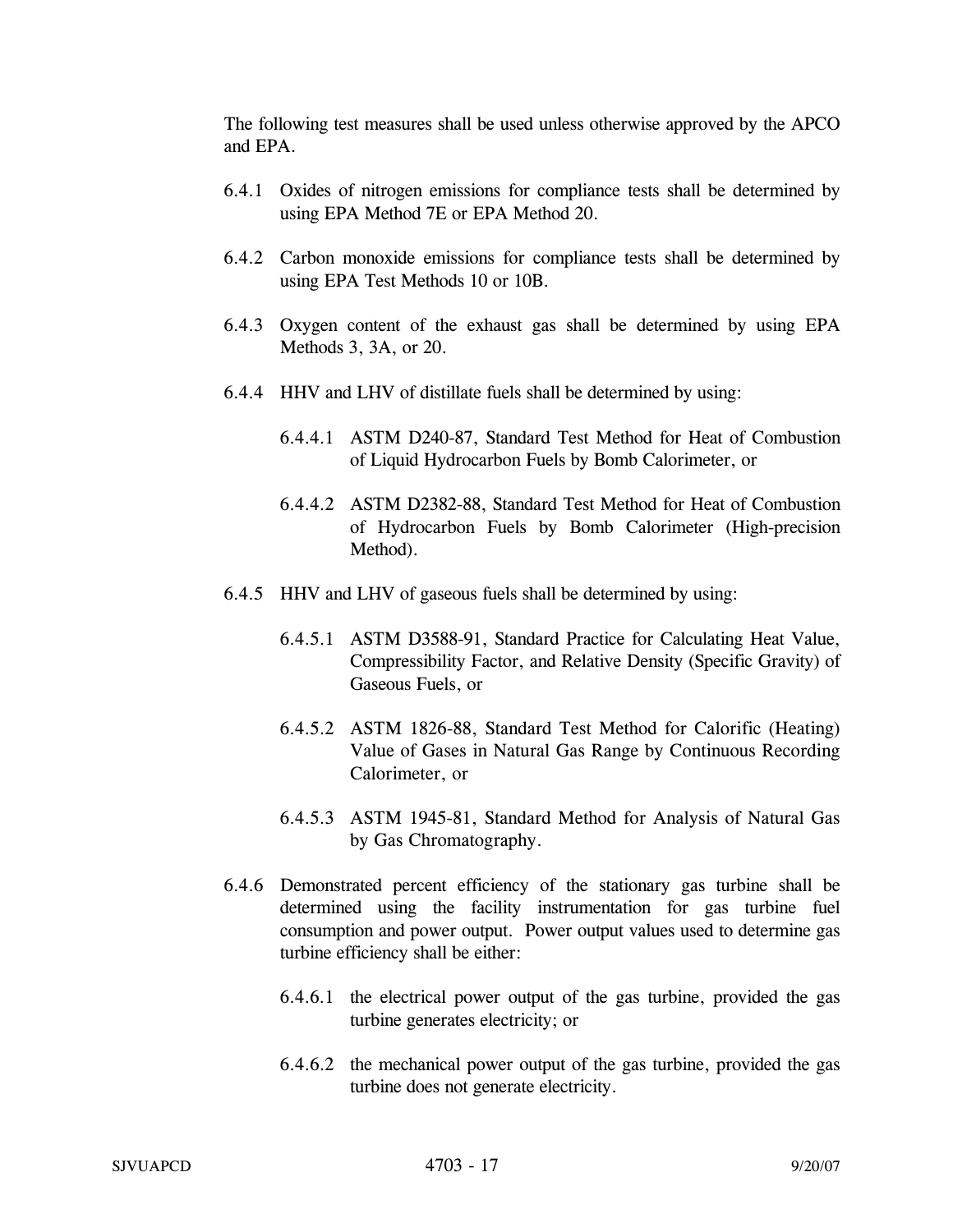- 6.5 Exempt and Emergency Standby Units
	- 6.5.1 The owner or operator of any unit with an hour-per-year operation limit pursuant to Sections 4.2 or 5.0 must notify the APCO within seven days if the hour-per-year limit is exceeded. Except as provided in Section 6.5.2, if the hour per-year-limit is exceeded, the exemption shall be permanently withdrawn. Within 30 days after the exceedance, the owner or operator must submit a permit application detailing a plan to meet the appropriate compliance limit within 24 months. Included in this permit application, the owner or operator must submit an emission control plan including a schedule of increments of progress for the installation of the required control equipment. This schedule shall be subject to the review and approval of the APCO.
	- 6.5.2 A public service unit operating during a state of emergency, when such emergency is declared by proclamation of the Governor and when the unit is located in the specific geographic location identified in the proclamation, shall be excluded from loss of exemption due to exceeding the hour-peryear limit for the operation during the state of emergency. If the unit exceeds the hour-per-year limit based solely on operation outside of the state of emergency, then loss of exemption shall apply according to Section 6.5.1.
- 7.0 Compliance Schedule
	- 7.1 Tier 1 Compliance Schedule

All owner/operators shall be in compliance with the applicable provisions of Sections 5.0 and 6.0 on and after August 18, 2000.

7.2 Tier 2 Compliance Schedule

Owners or operators of all applicable stationary gas turbine systems shall submit the emission control plan required by Section 6.1 to the District by April 30, 2003. All owner/operators shall demonstrate and maintain compliance with the applicable provisions of Sections 5.0 and 6.0 in accordance with the following Compliance Schedules:

7.2.1 Operators complying with the Standard Option of Table 5-2 shall demonstrate and maintain compliance by the applicable Compliance Date: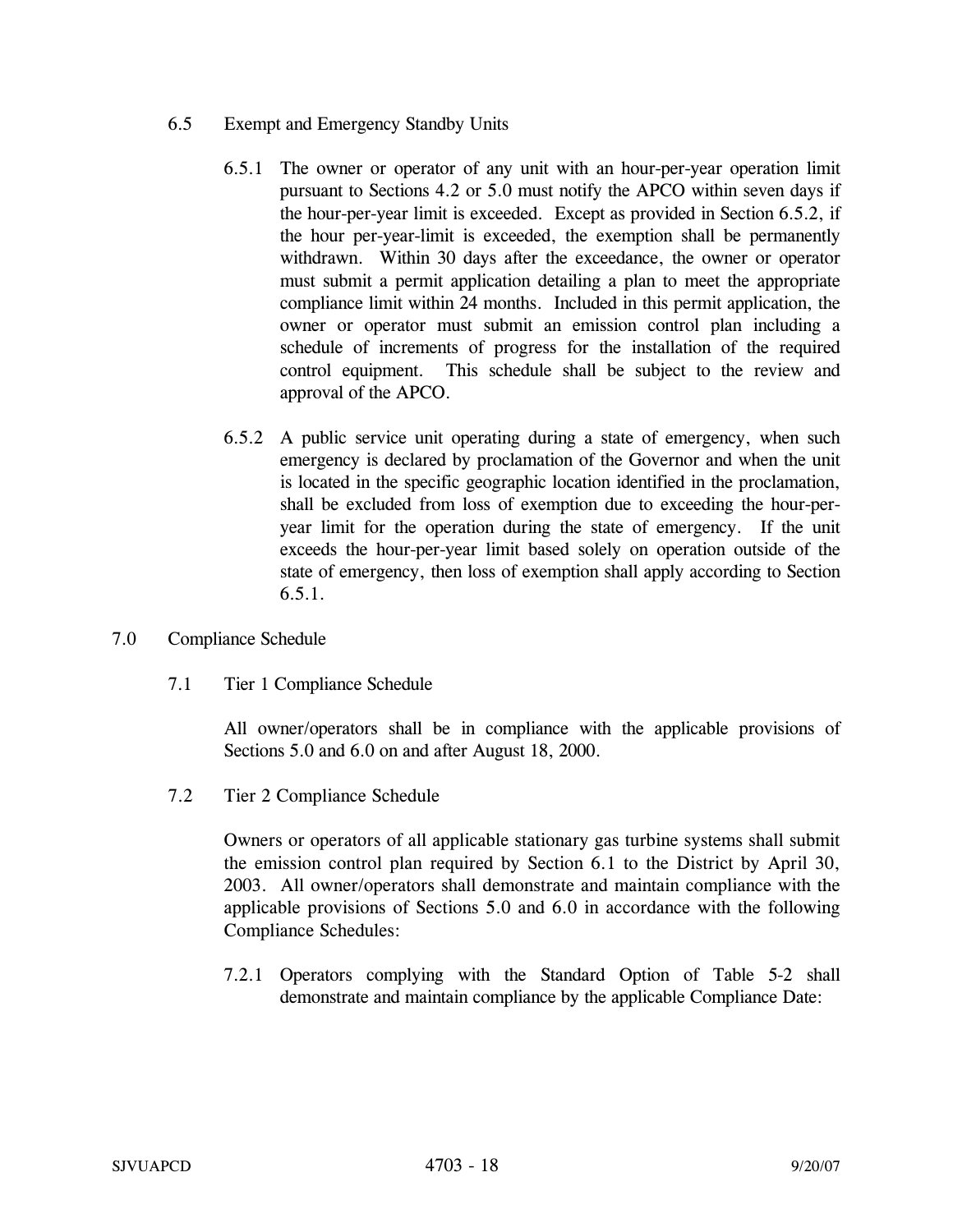| <b>Turbine Classification Rating</b>                                                                                       | <b>Compliance Date</b> |
|----------------------------------------------------------------------------------------------------------------------------|------------------------|
| a) Less than 2.0 MW Solar Saturn, driving a<br>centrifugal compressor                                                      | April 25, 2002         |
| b) No greater than 10 MW, if a DLN System is<br>commercially available for the specific unit, as of<br>April 30, 2003.     | April 30, 2004         |
| c) No greater than 10 MW, if a DLN System is not<br>commercially available for the specific unit, as of<br>April 30, 2003. | April 30, 2003         |
| d) Greater than 10 MW, Combined Cycle.                                                                                     | April 30, 2004         |
| e) Greater than 10 MW, Simple cycle, and permit<br>condition for greater than 877 hrs/yr operation.                        | April 30, 2005         |
| f) Greater than 10 MW, Simple cycle, and permit<br>condition for no greater than 877 hr/yr operation.                      | April 30, 2003         |

Table 7-1: Tier 2 Standard Option Compliance Schedule

- 7.2.2 Notwithstanding Table 7-1, for an operator with multiple units no greater than 10 MW which will comply with the 25 ppmv Standard DLN Option for those units,
	- 7.2.2.1 By April 30, 2004, demonstrate full compliance on at least 62% of those units which will comply with the Standard DLN Option.
	- 7.2.2.2 By April 30, 2005 or 30 days after the completion of the next Major Overhaul following April 30, 2004 whichever is earliest, demonstrate full compliance on all remaining units which will comply with the Standard DLN Option.
- 7.2.3 Notwithstanding Table 7-1, for an operator with multiple units greater than 10 MW, which will comply with the Standard Option for those units,
	- 7.2.3.1 By April 30, 2004, demonstrate full compliance on at least 62% of those units which will comply with the Standard Option.
	- 7.2.3.2 By April 30, 2005, or 30 days after the completion of the next Major Overhaul following April 30, 2004, whichever is earliest, demonstrate full compliance on all remaining units which will comply with the Standard Option.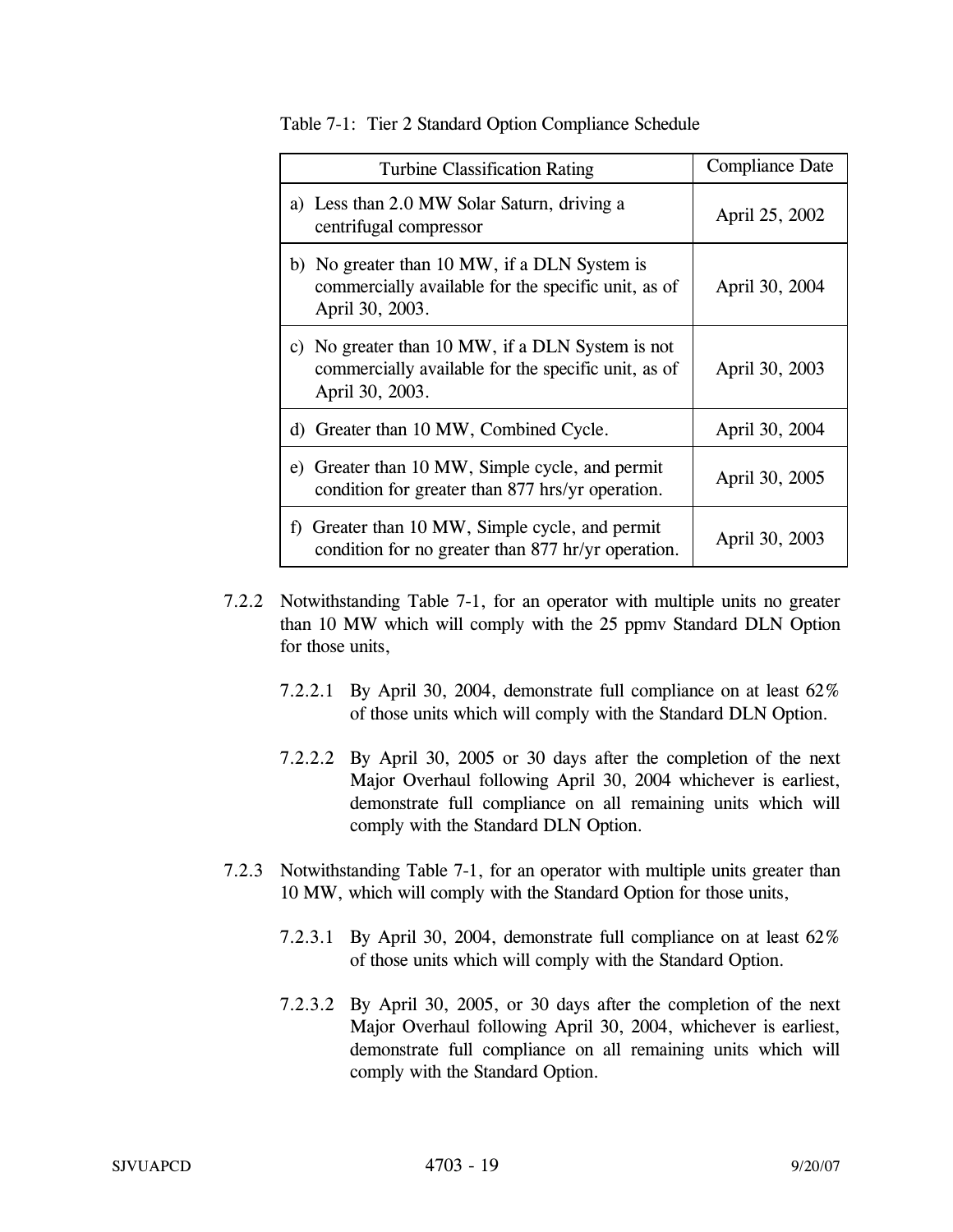- 7.2.4 Operators complying with the Enhanced Option of Table 5-2 shall demonstrate and maintain compliance by the earlier of either
	- 7.2.4.1 April 30, 2008, or
	- 7.2.4.2 within 90 days following the next Major Overhaul, if that overhaul occurs after April 30, 2004.
- 7.3 Tier 3 Compliance Schedule

Owners or operators of all stationary gas turbine systems subject to Section 5.1.3 (Tier 3) shall submit the emission control plan required by Section 6.1 to the District by January 1, 2009. All owner/operators shall demonstrate and maintain compliance with the applicable provisions of Section 4.0 on and after January 1, 2009. All owner/operators shall demonstrate and maintain compliance with the applicable provisions of Sections 5.0 and 6.0 in accordance with the following Compliance Schedules:

7.3.1 Operators with no more than two (2) units subject to Section 5.1.3 on September 20, 2007 shall demonstrate and maintain compliance by the earlier of either of the following dates (the compliance date for any particular unit shall be determined independently of any other unit):

7.3.1.1 October 1, 2011, or

- 7.3.1.2 Within 90 days following the next Major Overhaul on or after July 1, 2009.
- 7.3.2 Operators with more than two (2) units subject to Section 5.1.3 on September 20, 2007 shall demonstrate and maintain compliance in accordance with the following Compliance Schedule:
	- 7.3.2.1 Within 90 days following the next Major Overhaul, any unit that is overhauled on or after July 1, 2009, and
	- 7.3.2.2 By January 1, 2010, at least 25% of the total number of units on January 1, 2010 subject to Tier 3 Compliance Limits, and
	- 7.3.2.3 By January 1, 2011, at least 62.5% of the total number of units on January 1, 2011 subject to Tier 3 Compliance Limits, and
	- 7.3.2.4 By January 1, 2012, 100% of the total number of units on January 1, 2012 subject to Tier 3 Compliance Limits.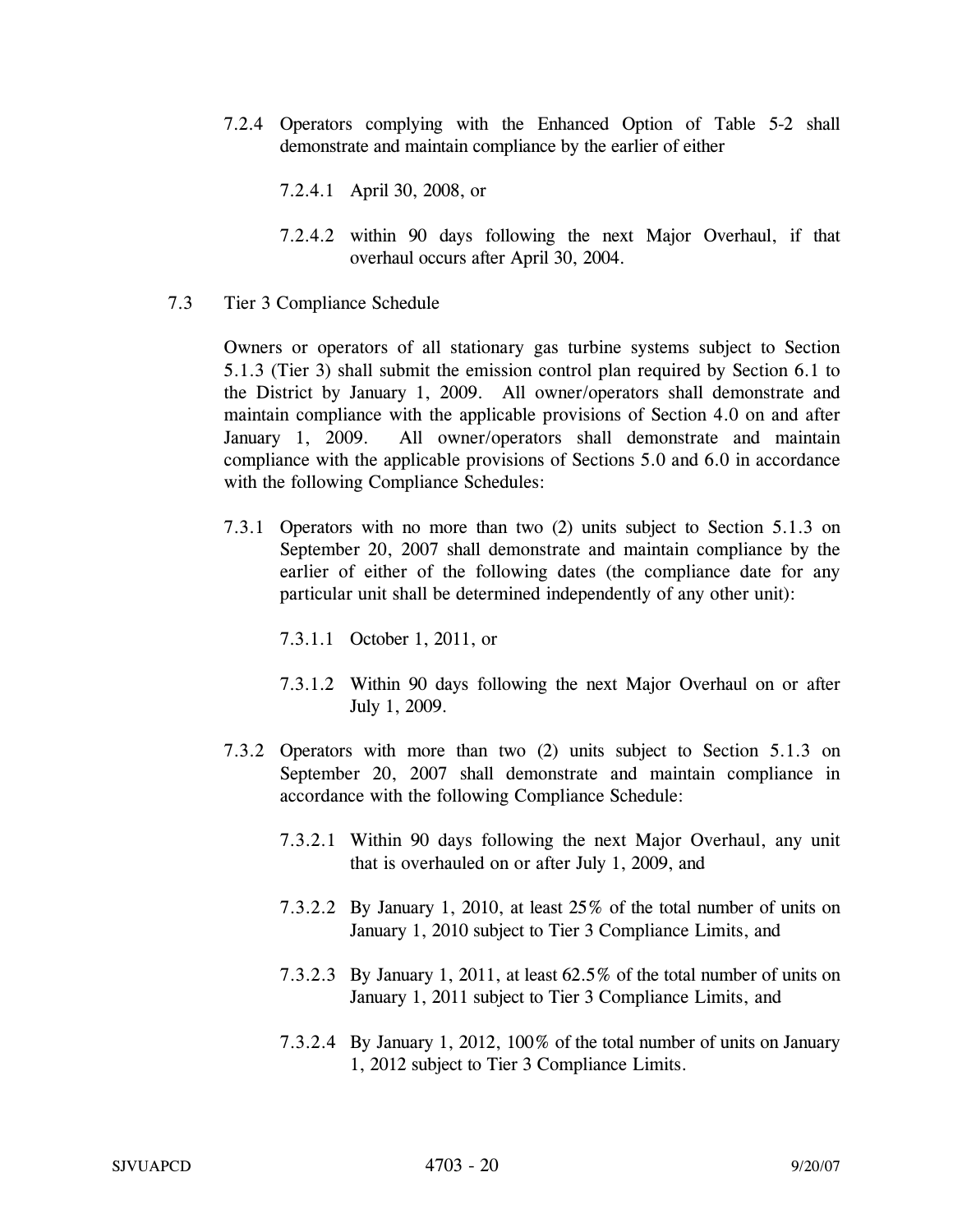- 7.3.3 Operators of turbines subject to the provisions of Table 5-3, subsection (e), shall demonstrate and maintain compliance on and after January 1, 2008.
- 7.3.4 Permanent Removal of a Unit

 In lieu of compliance with the emission limits of Section 5.1.3 (Tier 3), an owner of any unit may elect to permanently remove it from service. The owner of a unit who elects to permanently remove the unit from service shall comply with all of the following conditions:

- 7.3.4.1 Comply with all applicable requirements of this rule, except for the Section 5.1.3 (Tier 3) limits, until the unit is permanently removed from service.
- 7.3.4.2 Submit a letter to the APCO no later than July 1, 2009, stating the intent to permanently remove the unit from service.
- 7.3.4.3 Officially surrender the Permit-to-Operate to the APCO no later than January 1, 2012.
- 7.3.4.4 For the purposes of Section 7.3.4, emission reductions achieved by removal of a unit in lieu of compliance with the emission requirements of Section 5.1.3 (Tier 3) shall not be available for emission reduction credit (ERC).
- 8.0 Alternative Emission Control Plan (AECP)
	- 8.1 General

The owner of two or more units may comply with Section 5.1 (or Section 5.2 for CO) by controlling units in operation at the same stationary source, or at two contiguous stationary sources, to achieve an aggregated NOx (or CO) emission factor no higher than 90 percent of the aggregated NOx (or CO) emission factor limit that would result if each unit in operation were individually in compliance with the applicable NOx (or CO) emission limits in Section 5.1 (or Section 5.2 for CO). An operator that is subject to the AECP requirements below shall also comply with the applicable requirements of Sections 5.0, 6.0, and 7.0.

8.2 Eligibility

A unit subject to Section 5.1 is eligible for inclusion in an AECP.

8.3 Exclusion

No unit subject to Section 4.0 shall be included in an AECP.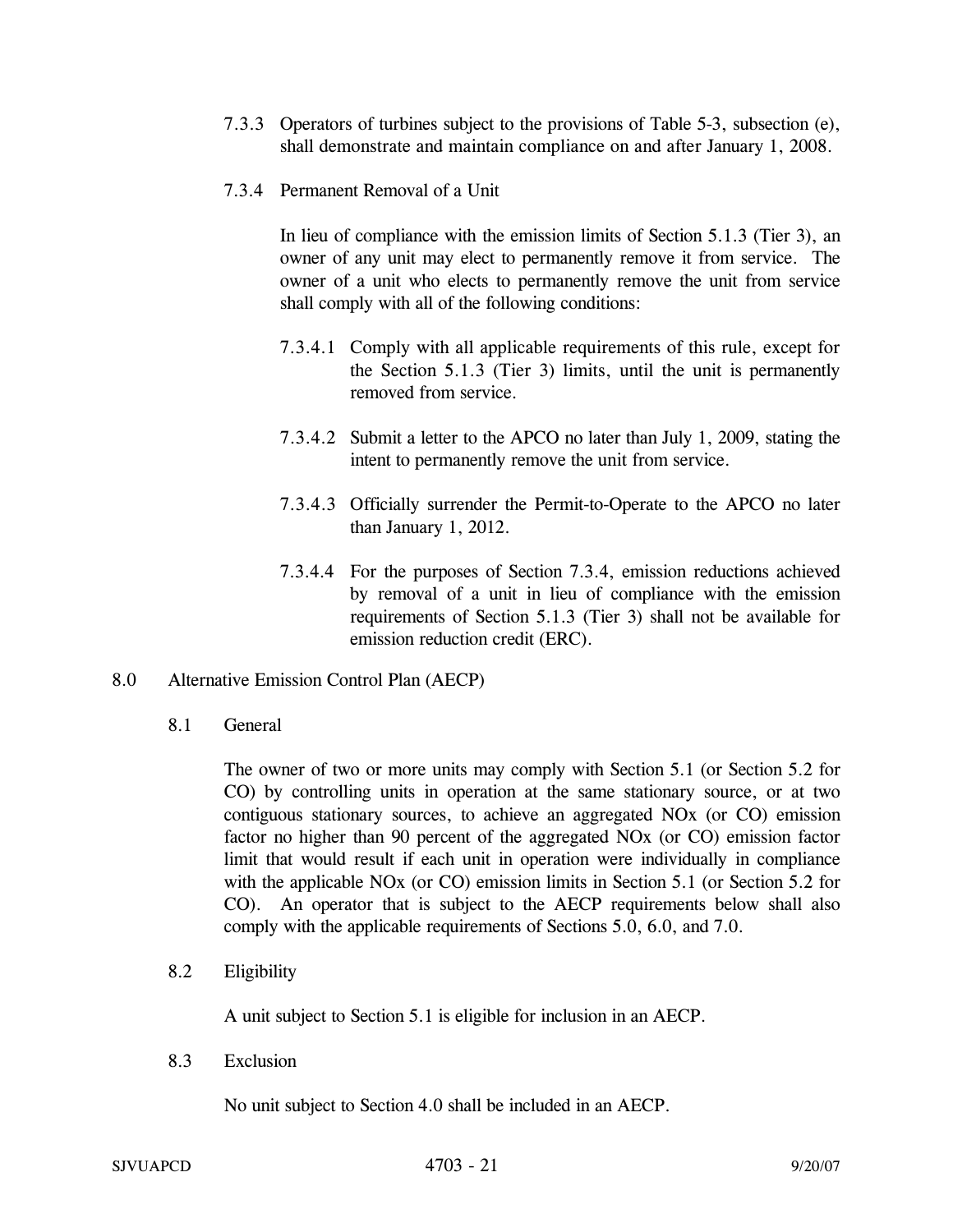# 8.4 AECP Definitions

For the purposes of Section 8.0, the following definitions shall apply:

8.4.1 Aggregated NOx (or CO) emission factor limit: the sum of the NOx (or CO) emissions, over seven consecutive calendar days, that would result if all units in the AECP were in compliance with the ppmvd limits in Section 5.1 and operating at their actual firing rates, divided by the sum of the heat input of all units in the AECP over seven consecutive calendar days. Aggregated emission factor limit is calculated as:

$$
L_A = \frac{\sum L_i F_i}{\sum F_i}
$$

where: L<sub>A</sub> is the aggregated NO<sub>x</sub> emission factor limit (ppmvd)

Li is the applicable NOx (or CO) emission factor limit (ppmvd) specified in Section 5.1 (or Section 5.2 for CO) for each category of unit in the AECP,

Fi is the total heat input (hhv basis) of fuel (MMBtu) combusted in each unit during seven consecutive calendar days, and

i identifies each unit in the AECP.

8.4.2 Aggregated NOx (or CO) emission factor: the sum of the actual NOx (or CO) emissions during seven consecutive calendar days from all units in the AECP, divided by the sum of the heat input of all units in the AECP during seven consecutive calendar days. The aggregated emission factor is calculated as:

$$
E_A = \frac{\Sigma E_i F_i}{\Sigma F_i}
$$

where: E<sub>A</sub> is the aggregated NO<sub>x</sub> (or CO) emission factor (ppmvd),

Ei is the NOx (or CO) emission factor (ppmvd) for each unit in the AECP, established and verified by source testing or continuous emission monitors,

Fi is the total heat input (hhv basis) of fuel (MMBtu) combusted in each unit during seven consecutive calendar days, and

i identifies each unit in the AECP.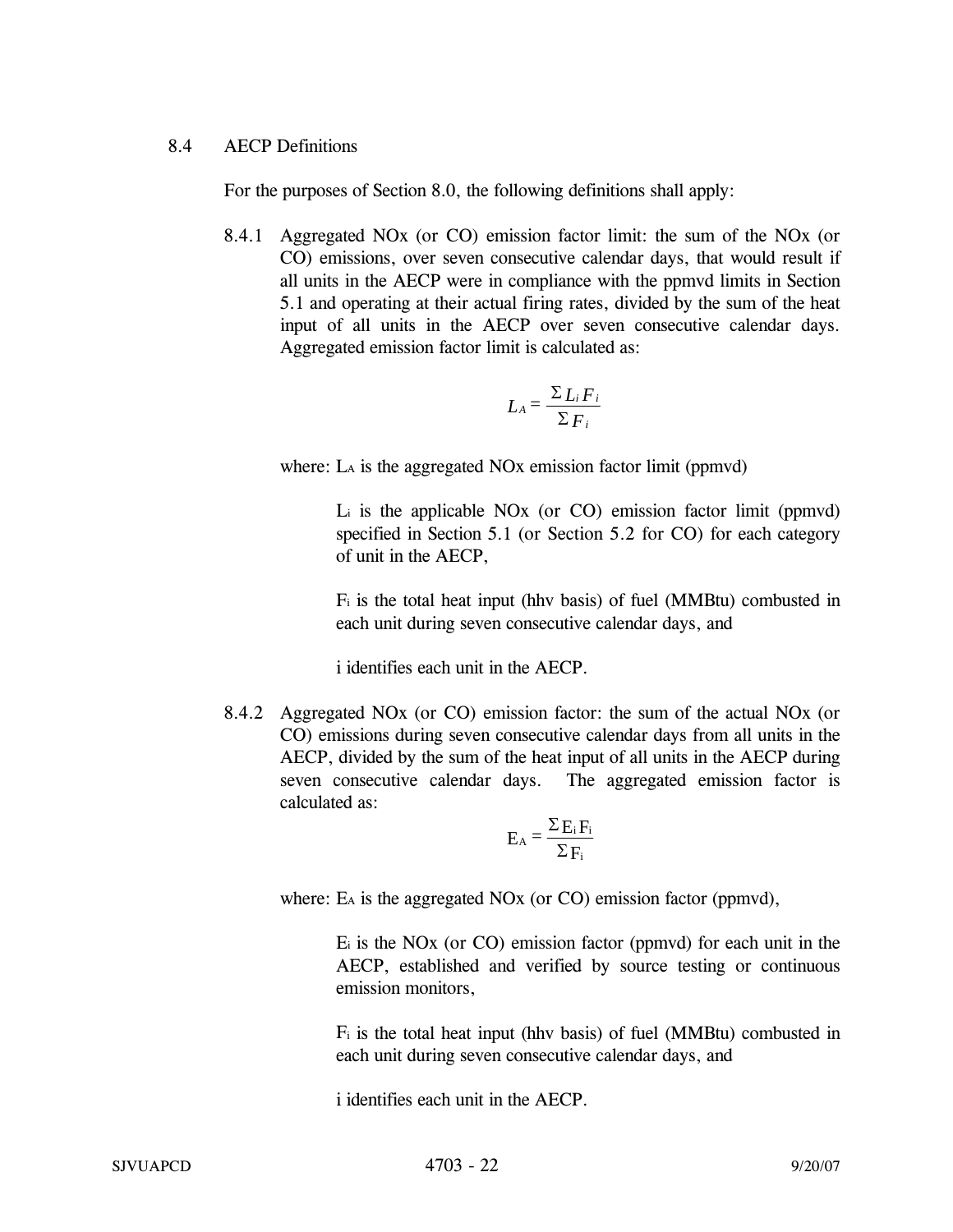# 8.5 AECP Requirements

8.5.1 The aggregated NOx (or CO) emission factor (EA) shall not exceed 90 percent of the aggregated emission limit  $(L_A)$ . The owner of any unit in an AECP shall notify the APCO within 24 hours of any violation of this section.

$$
E_A < = 0.90 \text{ x } L_A
$$

- 8.5.2 Only units in the AECP which were operated during seven consecutive calendar days shall be included in the calculations of the aggregated NOx (or CO) emission factor (LA) and the aggregated NOx (or CO) emission  $limit$  (E<sub>A</sub>).
- 8.5.3 During each seven consecutive calendar days of operation that the AECP is used, the operator shall calculate and record the aggregated NOx (or CO) emission factor (LA) and the aggregate NOx (or CO) emission limit (EA).
- 8.5.4 The operator shall submit a NOx (or CO) emission factor for each unit that is included in the AECP. The established NOx (or CO) emission factor of the unit shall be no less than the emission factor of the unit from the most recent source test conducted pursuant to Section 6.3 and approved by the APCO. The operator shall not operate any AECP unit in such a manner that the NOx (or CO) emissions exceed the established NOx (or CO) emission factor of the unit.
- 8.5.5 The operator shall submit the AECP, for approval by the APCO, by January 1, 2009 or at least 18 months before compliance with the applicable emission limits in Section 5.1 is required pursuant to Section 7.3, whichever is later. The AECP shall be submitted with an application for an Authority to Construct pursuant to complying with Section 7.3 as applicable. The operator shall obtain a written approval of the AECP from the APCO prior to implementation.
- 8.5.6 It is a violation of each and every day within the averaging period if a source does not meet the requirements of Section 8.5.1 of the AECP (have sufficient emission reductions, etc.) for that averaging period.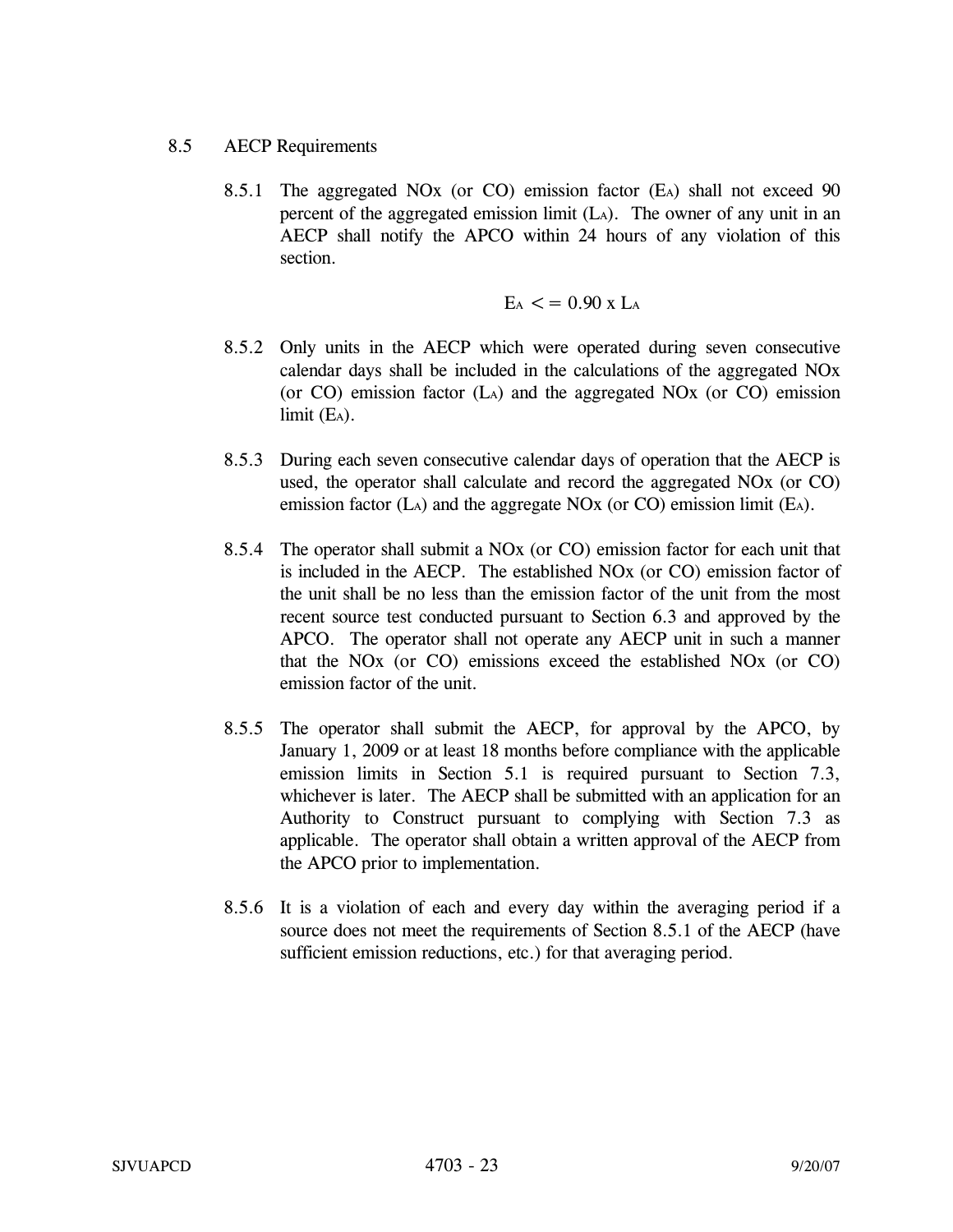- 8.6 AECP Administrative Requirements
	- 8.6.1 The AECP shall:
		- 8.6.1.1 Contain all data, records, and other information necessary to determine eligibility of the units for alternative emission control, including but not limited to:
			- 8.6.1.1.1 A list of units subject to alternative emission control,
			- 8.6.1.1.2 Daily average and maximum hours of utilization for each unit,
			- 8.6.1.1.3 Rated heat input of each unit, and
			- 8.6.1.1.4 Fuel type for each unit.
		- 8.6.1.2 Present the methodology for recordkeeping and reporting required by Sections 8.6.3 and 8.6.4.
		- 8.6.1.3 Demonstrate that the aggregated emission factor will meet the requirements of Section 8.5.
		- 8.6.1.4 Demonstrate that the schedule for achieving AECP NOx (or CO) emission levels is at least as expeditious as the schedule if applicable units were to comply individually with the applicable emission levels in Section 5.1 (or Section 5.2 for CO) and the increments of progress in Section 7.0.
	- 8.6.2 Revision of AECP

Owners shall demonstrate APCO approval of the AECP prior to applying for a modification to said AECP.

8.6.3 AECP Recordkeeping

In addition to the records kept pursuant to Section 6.2, the operator shall maintain records, on a daily basis, of the parameters needed to demonstrate compliance with the applicable NOx (or CO) emission limits when operating under the AECP. The records shall be retained for at least five years and shall be made available to the APCO upon request. For each unit included in the AECP the owner shall maintain, for each day, the records that include, but are not limited to, the following:

8.6.3.1 The fuel type and amount used for each unit (Fi),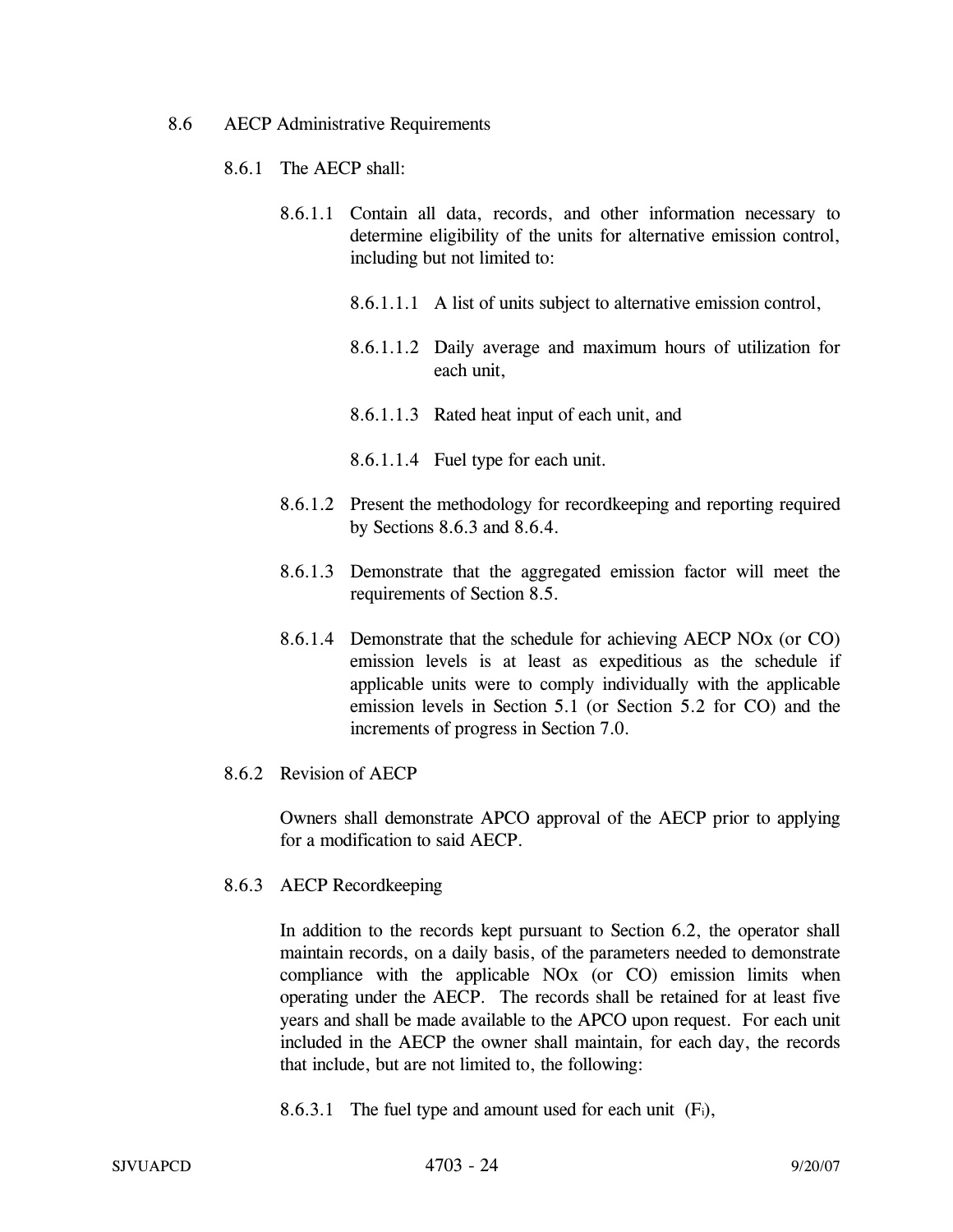- 8.6.3.2 The actual emission factor for each unit (Ei),
- 8.6.3.3 The total emissions for all units ( $\Sigma$ EiFi),
- 8.6.3.4 The aggregated emission factor (E<sub>A</sub>),
- 8.6.3.5 The aggregated emission factor limit (LA), and
- 8.6.3.6 Any other parameters needed to demonstrate daily compliance with the applicable NOx (or CO) emissions when operating the units under the AECP.
- 8.6.4 Reporting and Annual Updates

Notifications of any violation pursuant to Section 8.5 shall include:

- 8.6.4.1 The name and location of the facility,
- 8.6.4.2 A list of applicable units,
- 8.6.4.3 The cause and expected duration of exceedance,
- 8.6.4.4 The amount of excess emissions, and
- 8.6.4.5 The proposed corrective actions and schedule.
- 8.7 Compliance Schedule

The AECP schedule for achieving reduced NOx (or CO) emission levels shall be at least as expeditious as the schedule if applicable units were to comply individually with the emissions limits specified in Sections 5.1 and 5.2 and the applicable compliance schedule required by Section 7.0.